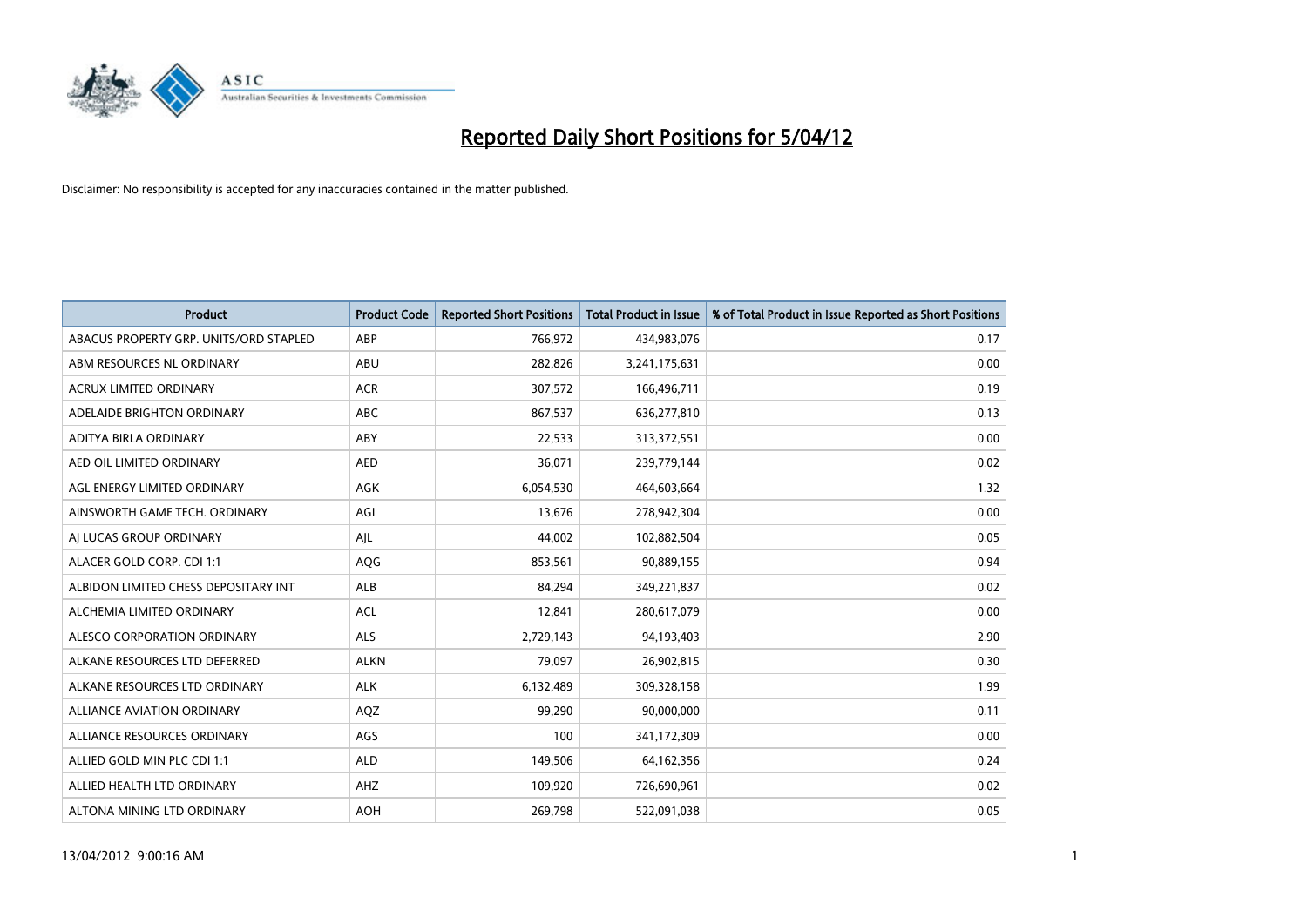

| <b>Product</b>                          | <b>Product Code</b> | <b>Reported Short Positions</b> | <b>Total Product in Issue</b> | % of Total Product in Issue Reported as Short Positions |
|-----------------------------------------|---------------------|---------------------------------|-------------------------------|---------------------------------------------------------|
| ALUMINA LIMITED ORDINARY                | <b>AWC</b>          | 76,194,692                      | 2,440,196,187                 | 3.09                                                    |
| AMALGAMATED HOLDINGS ORDINARY           | AHD                 | 3,482                           | 157,596,140                   | 0.00                                                    |
| AMCOM TELECOMM, ORDINARY                | AMM                 | 105,000                         | 241,491,904                   | 0.04                                                    |
| AMCOR LIMITED ORDINARY                  | <b>AMC</b>          | 9,001,314                       | 1,206,684,923                 | 0.72                                                    |
| AMP LIMITED ORDINARY                    | AMP                 | 4,659,518                       | 2,854,672,784                 | 0.14                                                    |
| AMPELLA MINING ORDINARY                 | <b>AMX</b>          | 1,807,570                       | 236,754,340                   | 0.76                                                    |
| ANSELL LIMITED ORDINARY                 | <b>ANN</b>          | 3,007,442                       | 130,656,668                   | 2.31                                                    |
| ANTARES ENERGY LTD ORDINARY             | AZZ                 | 185,213                         | 260,000,000                   | 0.07                                                    |
| ANZ BANKING GRP LTD ORDINARY            | ANZ                 | 14,794,271                      | 2,679,513,264                 | 0.52                                                    |
| APA GROUP STAPLED SECURITIES            | <b>APA</b>          | 20,994,562                      | 644,485,583                   | 3.26                                                    |
| APN NEWS & MEDIA ORDINARY               | <b>APN</b>          | 27,369,174                      | 649,010,756                   | 4.23                                                    |
| AQUARIUS PLATINUM. ORDINARY             | <b>AOP</b>          | 11,290,142                      | 470,312,578                   | 2.40                                                    |
| AQUILA RESOURCES ORDINARY               | <b>AQA</b>          | 3,704,033                       | 411,804,442                   | 0.87                                                    |
| ARAFURA RESOURCE LTD ORDINARY           | <b>ARU</b>          | 9,600,098                       | 396,004,144                   | 2.42                                                    |
| ARB CORPORATION ORDINARY                | <b>ARP</b>          | 68,016                          | 72,481,302                    | 0.09                                                    |
| ARDENT LEISURE GROUP STAPLED SECURITIES | AAD                 | 108,828                         | 334,209,401                   | 0.04                                                    |
| ARGO INVESTMENTS ORDINARY               | ARG                 | 858                             | 625,946,521                   | 0.00                                                    |
| ARISTOCRAT LEISURE ORDINARY             | ALL                 | 10,070,583                      | 550,502,889                   | 1.83                                                    |
| ASCIANO LIMITED ORDINARY                | <b>AIO</b>          | 1,886,957                       | 975,385,664                   | 0.20                                                    |
| ASG GROUP LIMITED ORDINARY              | ASZ                 | 29,500                          | 171,456,889                   | 0.02                                                    |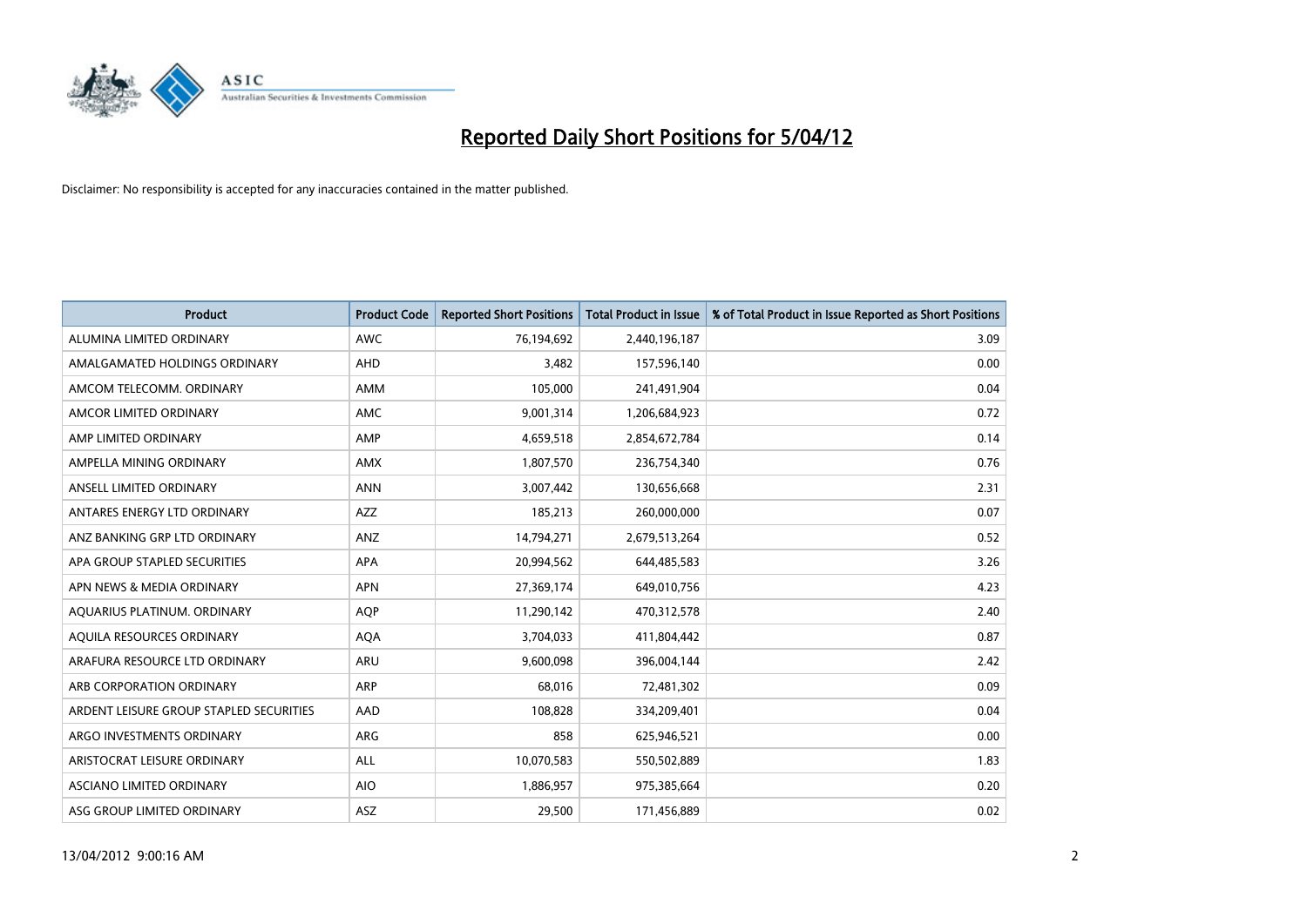

| <b>Product</b>                          | <b>Product Code</b> | <b>Reported Short Positions</b> | <b>Total Product in Issue</b> | % of Total Product in Issue Reported as Short Positions |
|-----------------------------------------|---------------------|---------------------------------|-------------------------------|---------------------------------------------------------|
| ASPEN GROUP ORD/UNITS STAPLED           | <b>APZ</b>          | 543,614                         | 596,206,393                   | 0.08                                                    |
| ASPIRE MINING LTD ORDINARY              | <b>AKM</b>          | 397,033                         | 620,594,556                   | 0.06                                                    |
| <b>ASTON RES LTD ORDINARY</b>           | <b>AZT</b>          | 1,323,993                       | 204,747,813                   | 0.64                                                    |
| ASTRO JAP PROP GROUP STAPLED SECURITIES | AJA                 | 15,395                          | 58,445,002                    | 0.02                                                    |
| ASX LIMITED ORDINARY                    | ASX                 | 3,875,815                       | 175,136,729                   | 2.19                                                    |
| ATLAS IRON LIMITED ORDINARY             | <b>AGO</b>          | 13,479,423                      | 894,874,560                   | 1.48                                                    |
| AUCKLAND INTERNATION ORDINARY           | AIA                 | 346,049                         | 1,327,230,189                 | 0.03                                                    |
| AURORA OIL & GAS ORDINARY               | AUT                 | 4,869,081                       | 411,655,343                   | 1.18                                                    |
| AUSDRILL LIMITED ORDINARY               | <b>ASL</b>          | 1,235,162                       | 303,654,821                   | 0.40                                                    |
| AUSENCO LIMITED ORDINARY                | AAX                 | 797,784                         | 123,258,843                   | 0.64                                                    |
| AUSGOLD LIMITED ORDINARY                | <b>AUC</b>          | 27,600                          | 120,628,473                   | 0.02                                                    |
| <b>AUSTAL LIMITED ORDINARY</b>          | ASB                 | 142,486                         | 188,069,638                   | 0.08                                                    |
| AUSTAR UNITED ORDINARY                  | <b>AUN</b>          | 8,002,176                       | 1,271,505,737                 | 0.63                                                    |
| AUSTIN ENGINEERING ORDINARY             | ANG                 | 5,943                           | 72,314,403                    | 0.00                                                    |
| AUSTRALAND PROPERTY STAPLED SECURITY    | <b>ALZ</b>          | 626,802                         | 576,846,597                   | 0.09                                                    |
| AUSTRALIAN AGRICULT. ORDINARY           | AAC                 | 457,198                         | 312,861,135                   | 0.13                                                    |
| AUSTRALIAN INFRASTR. UNITS/ORDINARY     | <b>AIX</b>          | 11,495,543                      | 620,733,944                   | 1.85                                                    |
| AUSTRALIAN PHARM, ORDINARY              | API                 | 236,820                         | 488,115,883                   | 0.05                                                    |
| AUTOMOTIVE HOLDINGS ORDINARY            | AHE                 | 4,404                           | 260,579,682                   | 0.00                                                    |
| AVIENNINGS LIMITED ORDINARY             | <b>AVJ</b>          | 225,001                         | 274,588,694                   | 0.08                                                    |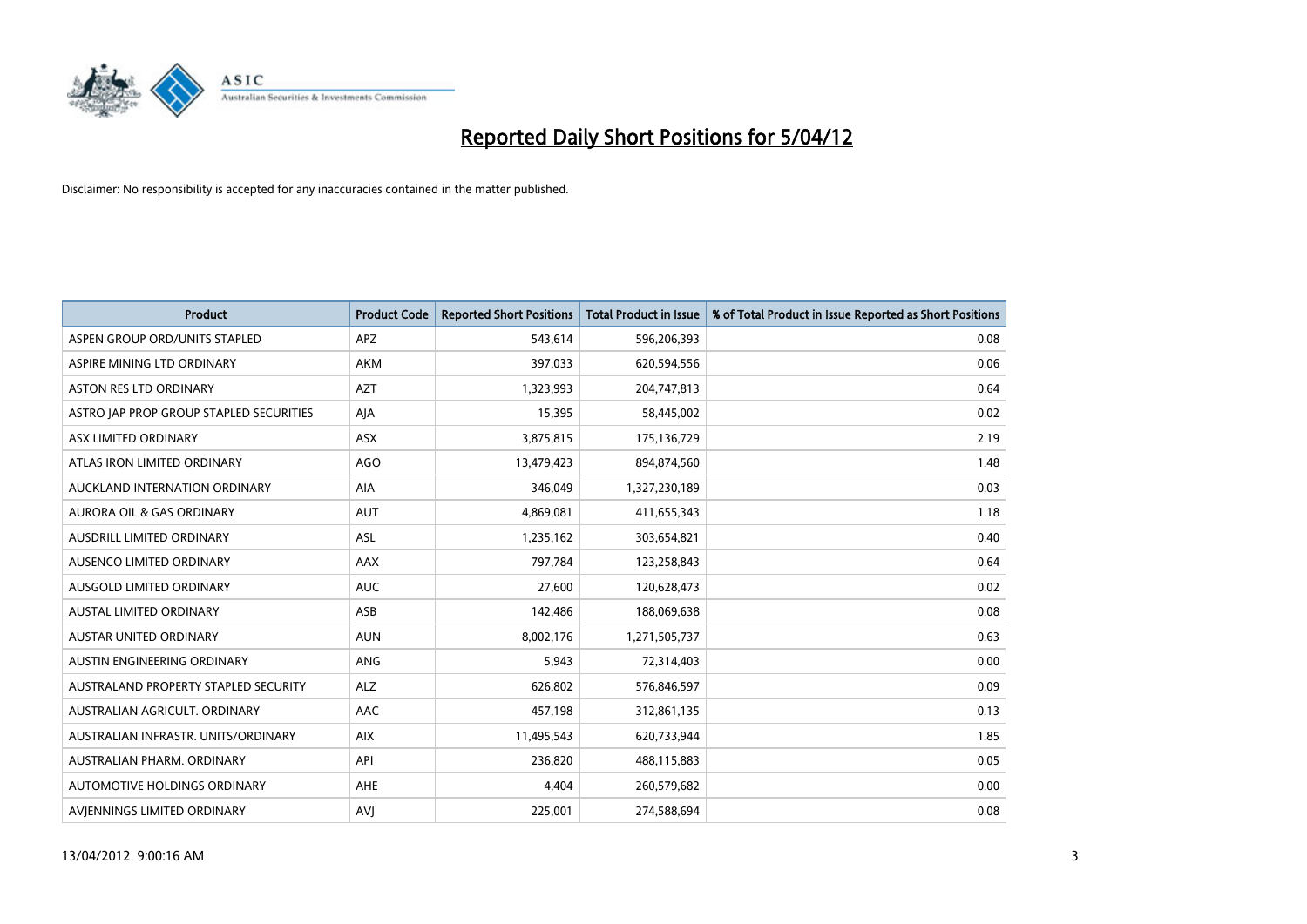

| <b>Product</b>                       | <b>Product Code</b> | <b>Reported Short Positions</b> | <b>Total Product in Issue</b> | % of Total Product in Issue Reported as Short Positions |
|--------------------------------------|---------------------|---------------------------------|-------------------------------|---------------------------------------------------------|
| AWE LIMITED ORDINARY                 | <b>AWE</b>          | 3,100,506                       | 521,871,941                   | 0.61                                                    |
| AZIMUTH RES LTD ORDINARY             | AZH                 | 18,024                          | 397,850,724                   | 0.00                                                    |
| AZUMAH RESOURCES ORDINARY            | <b>AZM</b>          | 215,363                         | 333,614,095                   | 0.06                                                    |
| BANDANNA ENERGY ORDINARY             | <b>BND</b>          | 3,129,573                       | 528,481,199                   | 0.59                                                    |
| BANK OF QUEENSLAND. ORDINARY         | <b>BOQ</b>          | 9,154,860                       | 277,288,396                   | 3.32                                                    |
| <b>BANNERMAN RESOURCES ORDINARY</b>  | <b>BMN</b>          | 10,000                          | 297,244,208                   | 0.00                                                    |
| <b>BASE RES LIMITED ORDINARY</b>     | <b>BSE</b>          | 366,477                         | 460,440,029                   | 0.07                                                    |
| BASSARI RESOURCES ORDINARY           | <b>BSR</b>          | 2,346,667                       | 405,448,689                   | 0.58                                                    |
| <b>BATHURST RESOURCES ORDINARY</b>   | <b>BTU</b>          | 32,864,272                      | 693,447,997                   | 4.75                                                    |
| <b>BC IRON LIMITED ORDINARY</b>      | <b>BCI</b>          | 272,410                         | 103,861,000                   | 0.26                                                    |
| BEACH ENERGY LIMITED ORDINARY        | <b>BPT</b>          | 73,096,042                      | 1,199,253,779                 | 6.10                                                    |
| BEADELL RESOURCE LTD ORDINARY        | <b>BDR</b>          | 7,399,319                       | 716,004,752                   | 1.03                                                    |
| BENDIGO AND ADELAIDE ORDINARY        | <b>BEN</b>          | 4,400,179                       | 396,432,327                   | 1.11                                                    |
| BERKELEY RESOURCES ORDINARY          | <b>BKY</b>          | 202,785                         | 174,298,273                   | 0.12                                                    |
| BETASHARES ASX RES ETF UNITS         | <b>ORE</b>          | 84,330                          | 4,220,217                     | 2.00                                                    |
| <b>BHP BILLITON LIMITED ORDINARY</b> | <b>BHP</b>          | 17,315,705                      | 3,211,691,105                 | 0.51                                                    |
| <b>BILLABONG ORDINARY</b>            | BBG                 | 24,404,908                      | 255,102,103                   | 9.55                                                    |
| <b>BIOTA HOLDINGS ORDINARY</b>       | <b>BTA</b>          | 326,437                         | 181,853,957                   | 0.18                                                    |
| BLUESCOPE STEEL LTD ORDINARY         | <b>BSL</b>          | 39,618,668                      | 3,349,185,247                 | 1.18                                                    |
| <b>BOART LONGYEAR ORDINARY</b>       | <b>BLY</b>          | 826,593                         | 461,163,412                   | 0.17                                                    |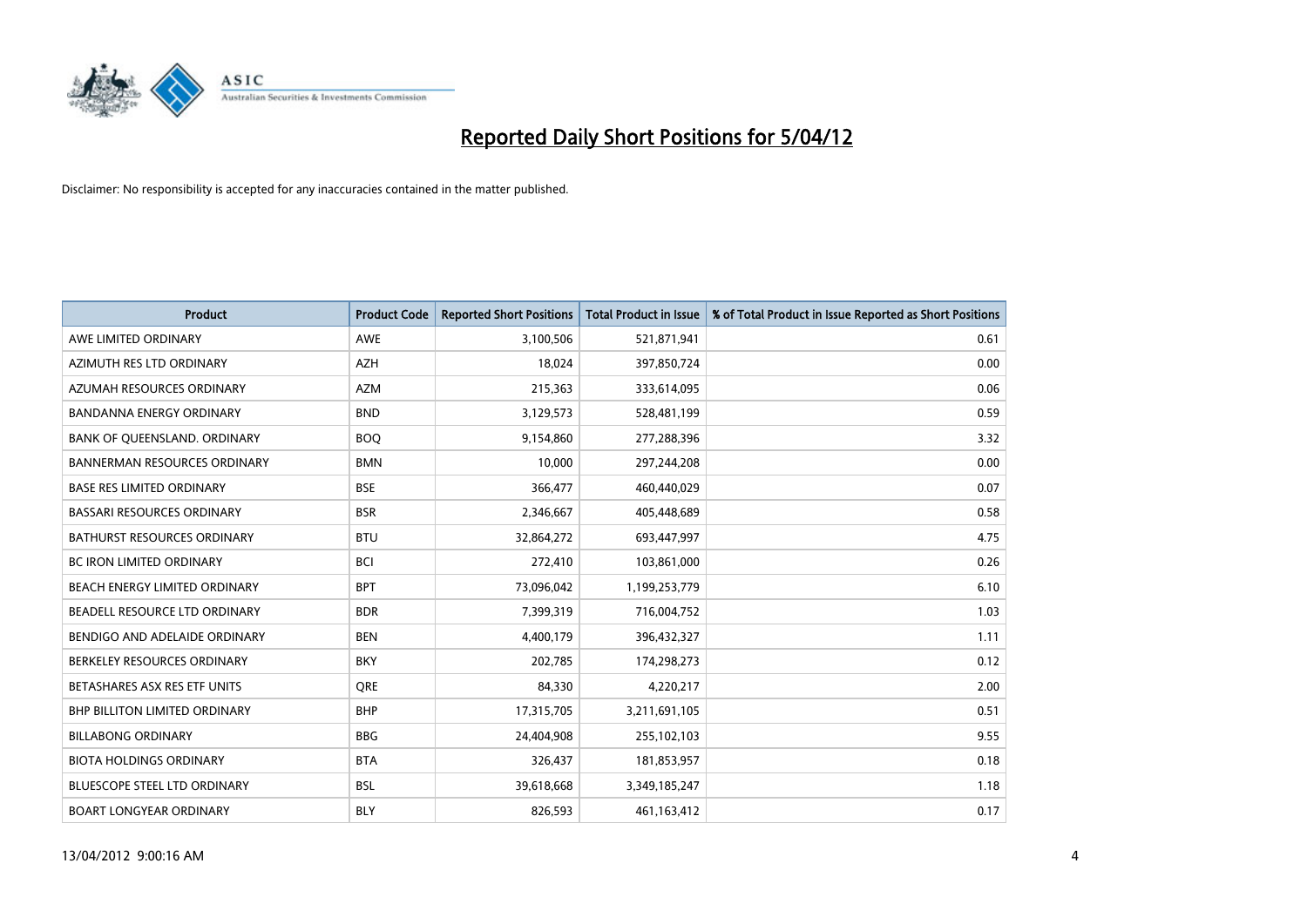

| <b>Product</b>                     | <b>Product Code</b> | <b>Reported Short Positions</b> | <b>Total Product in Issue</b> | % of Total Product in Issue Reported as Short Positions |
|------------------------------------|---------------------|---------------------------------|-------------------------------|---------------------------------------------------------|
| <b>BOOM LOGISTICS ORDINARY</b>     | <b>BOL</b>          | 18,353                          | 468,663,585                   | 0.00                                                    |
| BORAL LIMITED. ORDINARY            | <b>BLD</b>          | 34,012,634                      | 744,778,604                   | 4.56                                                    |
| <b>BRADKEN LIMITED ORDINARY</b>    | <b>BKN</b>          | 5,974,188                       | 168,629,376                   | 3.54                                                    |
| <b>BRAMBLES LIMITED ORDINARY</b>   | <b>BXB</b>          | 9,105,496                       | 1,480,933,915                 | 0.60                                                    |
| BREVILLE GROUP LTD ORDINARY        | <b>BRG</b>          | 40,861                          | 130,095,322                   | 0.03                                                    |
| <b>BRICKWORKS LIMITED ORDINARY</b> | <b>BKW</b>          | 42,850                          | 147,567,333                   | 0.03                                                    |
| <b>BROCKMAN RESOURCES ORDINARY</b> | <b>BRM</b>          | 60,870                          | 145,013,151                   | 0.04                                                    |
| <b>BURU ENERGY ORDINARY</b>        | <b>BRU</b>          | 7,143,025                       | 234,219,477                   | 3.05                                                    |
| <b>BWP TRUST ORDINARY UNITS</b>    | <b>BWP</b>          | 381,731                         | 525,255,093                   | 0.07                                                    |
| CABCHARGE AUSTRALIA ORDINARY       | CAB                 | 786,637                         | 120,437,014                   | 0.65                                                    |
| CALTEX AUSTRALIA ORDINARY          | <b>CTX</b>          | 6,537,300                       | 270,000,000                   | 2.39                                                    |
| <b>CAMPBELL BROTHERS ORDINARY</b>  | <b>CPB</b>          | 1,578,536                       | 67,503,411                    | 2.36                                                    |
| CAPE LAMBERT RES LTD ORDINARY      | <b>CFE</b>          | 155,992                         | 689,108,792                   | 0.02                                                    |
| CARABELLA RES LTD ORDINARY         | <b>CLR</b>          | 49,963                          | 133,642,797                   | 0.04                                                    |
| <b>CARBON ENERGY ORDINARY</b>      | <b>CNX</b>          | 48,071                          | 772,293,626                   | 0.01                                                    |
| CARDNO LIMITED ORDINARY            | CDD                 | 29,186                          | 137,879,228                   | 0.01                                                    |
| CARNARVON PETROLEUM ORDINARY       | <b>CVN</b>          | 327,378                         | 694,644,634                   | 0.05                                                    |
| CARSALES.COM LTD ORDINARY          | <b>CRZ</b>          | 27,267,966                      | 233,674,223                   | 11.64                                                   |
| <b>CASH CONVERTERS ORDINARY</b>    | CCV                 | 41,599                          | 379,761,025                   | 0.01                                                    |
| CEDAR WOODS PROP. ORDINARY         | <b>CWP</b>          | 692                             | 62,858,325                    | 0.00                                                    |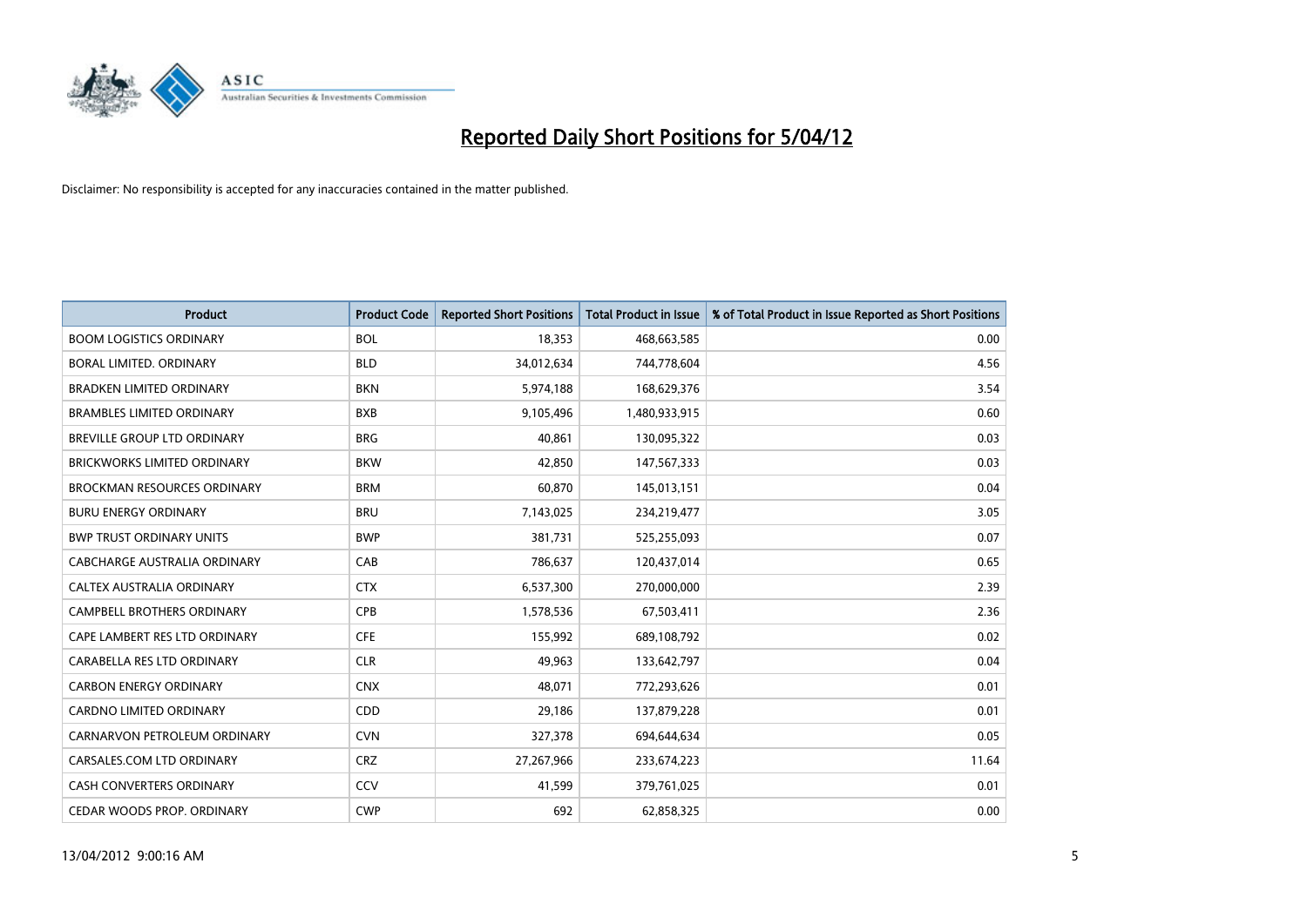

| <b>Product</b>                           | <b>Product Code</b> | <b>Reported Short Positions</b> | <b>Total Product in Issue</b> | % of Total Product in Issue Reported as Short Positions |
|------------------------------------------|---------------------|---------------------------------|-------------------------------|---------------------------------------------------------|
| CENTRO RETAIL AUST ORD/UNIT STAPLED SEC  | <b>CRF</b>          | 10,073,548                      | 1,340,723,189                 | 0.74                                                    |
| CERAMIC FUEL CELLS ORDINARY              | <b>CFU</b>          | 146,512                         | 1,366,298,863                 | 0.00                                                    |
| <b>CFS RETAIL PROPERTY UNITS</b>         | <b>CFX</b>          | 56,859,579                      | 2,839,591,911                 | 2.01                                                    |
| CGA MINING LIMITED ORDINARY              | <b>CGX</b>          | 187,294                         | 337,725,726                   | 0.07                                                    |
| CHALLENGER DIV.PRO. STAPLED UNITS        | CDI                 | 139,933                         | 883,903,667                   | 0.01                                                    |
| <b>CHALLENGER INFRAST, STAPLED UNITS</b> | <b>CIF</b>          | 180,825                         | 316,223,785                   | 0.06                                                    |
| <b>CHALLENGER LIMITED ORDINARY</b>       | <b>CGF</b>          | 1,699,443                       | 548,329,617                   | 0.30                                                    |
| CHARTER HALL GROUP STAPLED US PROHIBIT.  | <b>CHC</b>          | 173,548                         | 308,610,130                   | 0.04                                                    |
| <b>CHARTER HALL OFFICE UNIT</b>          | COO                 | 7,187,249                       | 493,319,730                   | 1.44                                                    |
| <b>CHARTER HALL RETAIL UNITS</b>         | <b>COR</b>          | 786,682                         | 299,628,571                   | 0.26                                                    |
| <b>CHORUS LIMITED ORDINARY</b>           | <b>CNU</b>          | 1,474,978                       | 385,082,123                   | 0.39                                                    |
| CLEARVIEW WEALTH LTD ORDINARY            | <b>CVW</b>          | 6,535                           | 436,812,192                   | 0.00                                                    |
| <b>CLOUGH LIMITED ORDINARY</b>           | <b>CLO</b>          | 125,734                         | 772,444,945                   | 0.01                                                    |
| <b>CNPR GRP UNITS/ORD STAPLED</b>        | <b>CNP</b>          | 2,537                           | 972,414,514                   | 0.00                                                    |
| COAL OF AFRICA LTD ORDINARY              | <b>CZA</b>          | 253,512                         | 662,484,573                   | 0.03                                                    |
| <b>COALSPUR MINES LTD ORDINARY</b>       | <b>CPL</b>          | 8,069,631                       | 620,729,899                   | 1.29                                                    |
| <b>COALWORKS LIMITED ORDINARY</b>        | <b>CWK</b>          | 58,263                          | 149,088,955                   | 0.04                                                    |
| <b>COBAR CONSOLIDATED ORDINARY</b>       | CCU                 | 240,926                         | 208,868,037                   | 0.11                                                    |
| COCA-COLA AMATIL ORDINARY                | <b>CCL</b>          | 11,552,181                      | 759,567,552                   | 1.52                                                    |
| <b>COCHLEAR LIMITED ORDINARY</b>         | <b>COH</b>          | 6,261,973                       | 56,929,432                    | 10.99                                                   |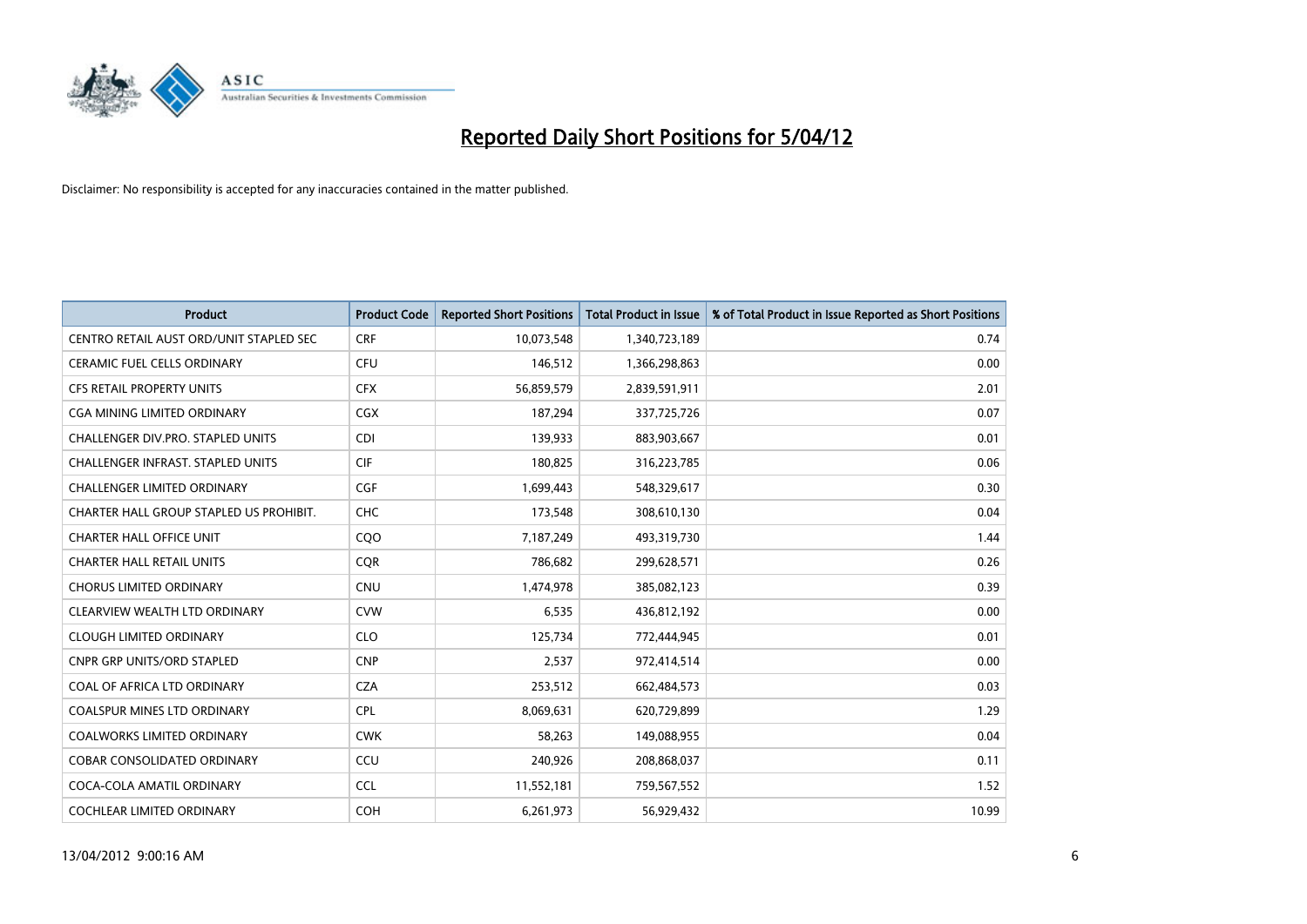

| <b>Product</b>                          | <b>Product Code</b> | <b>Reported Short Positions</b> | <b>Total Product in Issue</b> | % of Total Product in Issue Reported as Short Positions |
|-----------------------------------------|---------------------|---------------------------------|-------------------------------|---------------------------------------------------------|
| <b>COCKATOO COAL ORDINARY</b>           | <b>COK</b>          | 4,557,831                       | 1,016,196,908                 | 0.45                                                    |
| <b>COKAL LTD ORDINARY</b>               | <b>CKA</b>          | 137,424                         | 411,046,892                   | 0.03                                                    |
| COMMONWEALTH BANK, ORDINARY             | <b>CBA</b>          | 27,744,686                      | 1,581,280,593                 | 1.70                                                    |
| <b>COMMONWEALTH PROP ORDINARY UNITS</b> | <b>CPA</b>          | 24,639,907                      | 2,389,601,065                 | 1.04                                                    |
| <b>COMPASS RESOURCES ORDINARY</b>       | <b>CMR</b>          | 7,472                           | 1,403,744,100                 | 0.00                                                    |
| <b>COMPUTERSHARE LTD ORDINARY</b>       | <b>CPU</b>          | 12,057,176                      | 555,664,059                   | 2.13                                                    |
| CONSOLIDATED MEDIA, ORDINARY            | <b>CMI</b>          | 247,078                         | 561,834,996                   | 0.04                                                    |
| CONTINENTAL COAL LTD ORDINARY           | CCC                 | 285,527                         | 421,018,421                   | 0.07                                                    |
| <b>COOPER ENERGY LTD ORDINARY</b>       | <b>COE</b>          | 63,750                          | 292,791,528                   | 0.03                                                    |
| <b>CREDIT CORP GROUP ORDINARY</b>       | <b>CCP</b>          | 8,161                           | 45,571,114                    | 0.02                                                    |
| <b>CROMWELL PROP STAPLED SECURITIES</b> | <b>CMW</b>          | 17,863                          | 1,168,086,516                 | 0.00                                                    |
| <b>CROWN LIMITED ORDINARY</b>           | <b>CWN</b>          | 4,305,969                       | 728,394,185                   | 0.60                                                    |
| <b>CSG LIMITED ORDINARY</b>             | <b>CSV</b>          | 611,906                         | 282,567,499                   | 0.21                                                    |
| <b>CSL LIMITED ORDINARY</b>             | <b>CSL</b>          | 9,931,388                       | 516,624,130                   | 1.89                                                    |
| <b>CSR LIMITED ORDINARY</b>             | <b>CSR</b>          | 26,822,267                      | 506,000,315                   | 5.30                                                    |
| <b>CUDECO LIMITED ORDINARY</b>          | CDU                 | 2,953,310                       | 190,709,873                   | 1.55                                                    |
| CUE ENERGY RESOURCE ORDINARY            | <b>CUE</b>          | 3,082,163                       | 695,153,053                   | 0.44                                                    |
| DART ENERGY LTD ORDINARY                | <b>DTE</b>          | 11,771,739                      | 736,141,536                   | 1.58                                                    |
| DAVID JONES LIMITED ORDINARY            | <b>DJS</b>          | 57,742,950                      | 524,940,325                   | 10.99                                                   |
| DECMIL GROUP LIMITED ORDINARY           | <b>DCG</b>          | 13,615                          | 166,492,757                   | 0.00                                                    |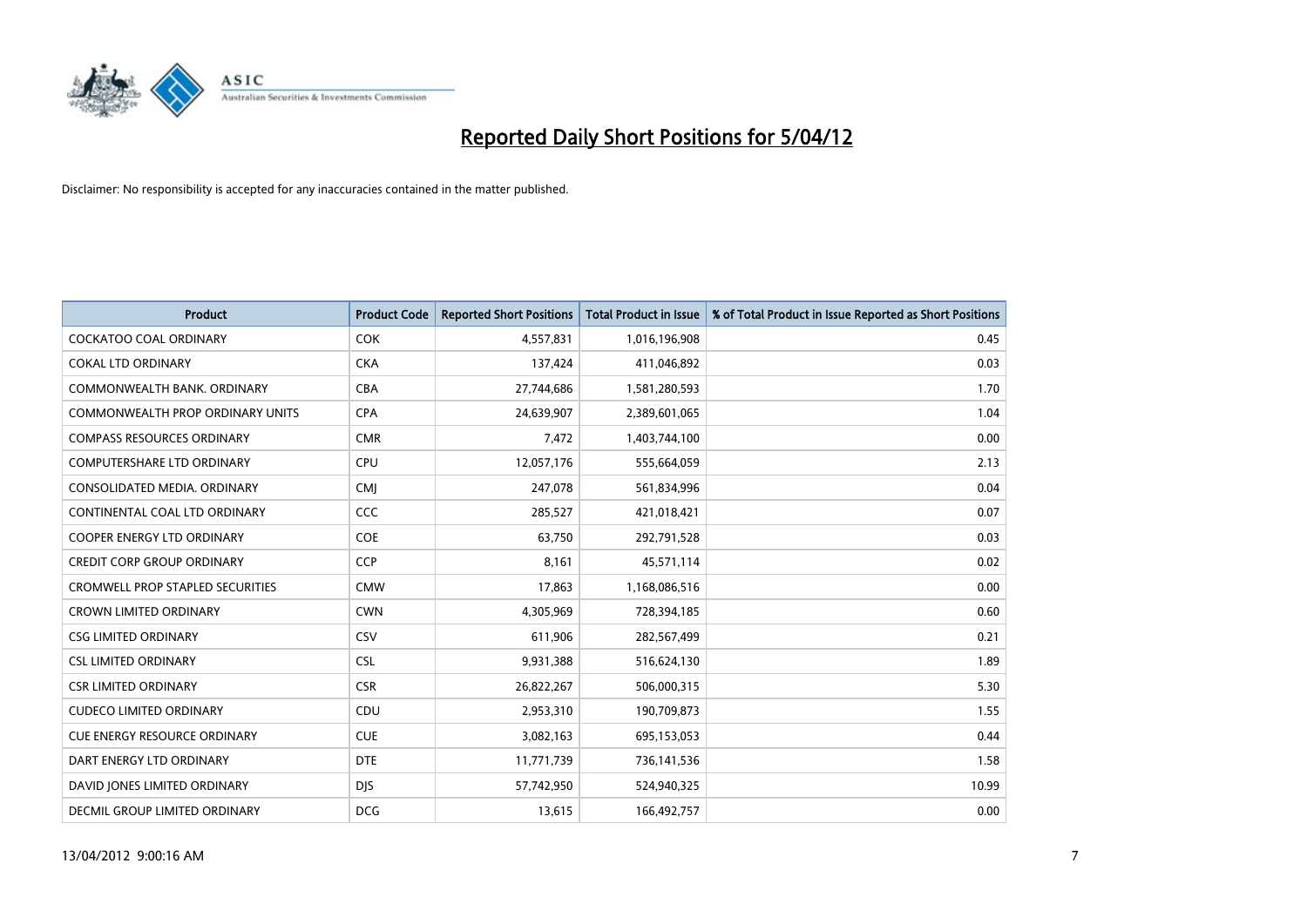

| <b>Product</b>                       | <b>Product Code</b> | <b>Reported Short Positions</b> | <b>Total Product in Issue</b> | % of Total Product in Issue Reported as Short Positions |
|--------------------------------------|---------------------|---------------------------------|-------------------------------|---------------------------------------------------------|
| DEEP YELLOW LIMITED ORDINARY         | <b>DYL</b>          | 668                             | 1,128,736,403                 | 0.00                                                    |
| DEXUS PROPERTY GROUP STAPLED UNITS   | <b>DXS</b>          | 20,859,409                      | 4,839,024,176                 | 0.42                                                    |
| DISCOVERY METALS LTD ORDINARY        | <b>DML</b>          | 9,112,248                       | 442,128,231                   | 2.09                                                    |
| DOMINO PIZZA ENTERPR ORDINARY        | <b>DMP</b>          | 977,036                         | 69,899,674                    | 1.40                                                    |
| DOWNER EDI LIMITED ORDINARY          | <b>DOW</b>          | 5,394,544                       | 429,100,296                   | 1.26                                                    |
| DRILLSEARCH ENERGY ORDINARY          | <b>DLS</b>          | 1,705,386                       | 337,449,196                   | 0.49                                                    |
| DUET GROUP STAPLED US PROHIBIT.      | <b>DUE</b>          | 14,639,385                      | 1,109,831,386                 | 1.33                                                    |
| DULUXGROUP LIMITED ORDINARY          | <b>DLX</b>          | 7,269,507                       | 367,456,259                   | 1.99                                                    |
| ECHO ENTERTAINMENT ORDINARY          | <b>EGP</b>          | 53,388,562                      | 688,019,737                   | 7.75                                                    |
| <b>ELDERS LIMITED ORDINARY</b>       | <b>ELD</b>          | 20,333,174                      | 448,598,480                   | 4.53                                                    |
| ELDORADO GOLD CORP CDI 1:1           | EAU                 | 38,883                          | 9,099,695                     | 0.43                                                    |
| ELEMENTAL MINERALS ORDINARY          | <b>ELM</b>          | 261,748                         | 243,614,280                   | 0.10                                                    |
| ELEMENTOS LIMITED ORDINARY           | <b>ELT</b>          | 16                              | 82,383,526                    | 0.00                                                    |
| <b>EMECO HOLDINGS ORDINARY</b>       | EHL                 | 1,971,423                       | 631,237,586                   | 0.32                                                    |
| <b>ENDEAVOUR MIN CORP CDI 1:1</b>    | <b>EVR</b>          | 84,789                          | 119,047,006                   | 0.06                                                    |
| <b>ENERGY RESOURCES ORDINARY 'A'</b> | ERA                 | 8,489,836                       | 517,725,062                   | 1.64                                                    |
| <b>ENERGY WORLD CORPOR. ORDINARY</b> | <b>EWC</b>          | 27,077,839                      | 1,734,166,672                 | 1.53                                                    |
| ENVESTRA LIMITED ORDINARY            | <b>ENV</b>          | 4,594,227                       | 1,547,890,032                 | 0.29                                                    |
| EQUATORIAL RES LTD ORDINARY          | EQX                 | 34,375                          | 115,148,553                   | 0.03                                                    |
| EUROZ LIMITED ORDINARY               | EZL                 | 64,420                          | 143,623,248                   | 0.04                                                    |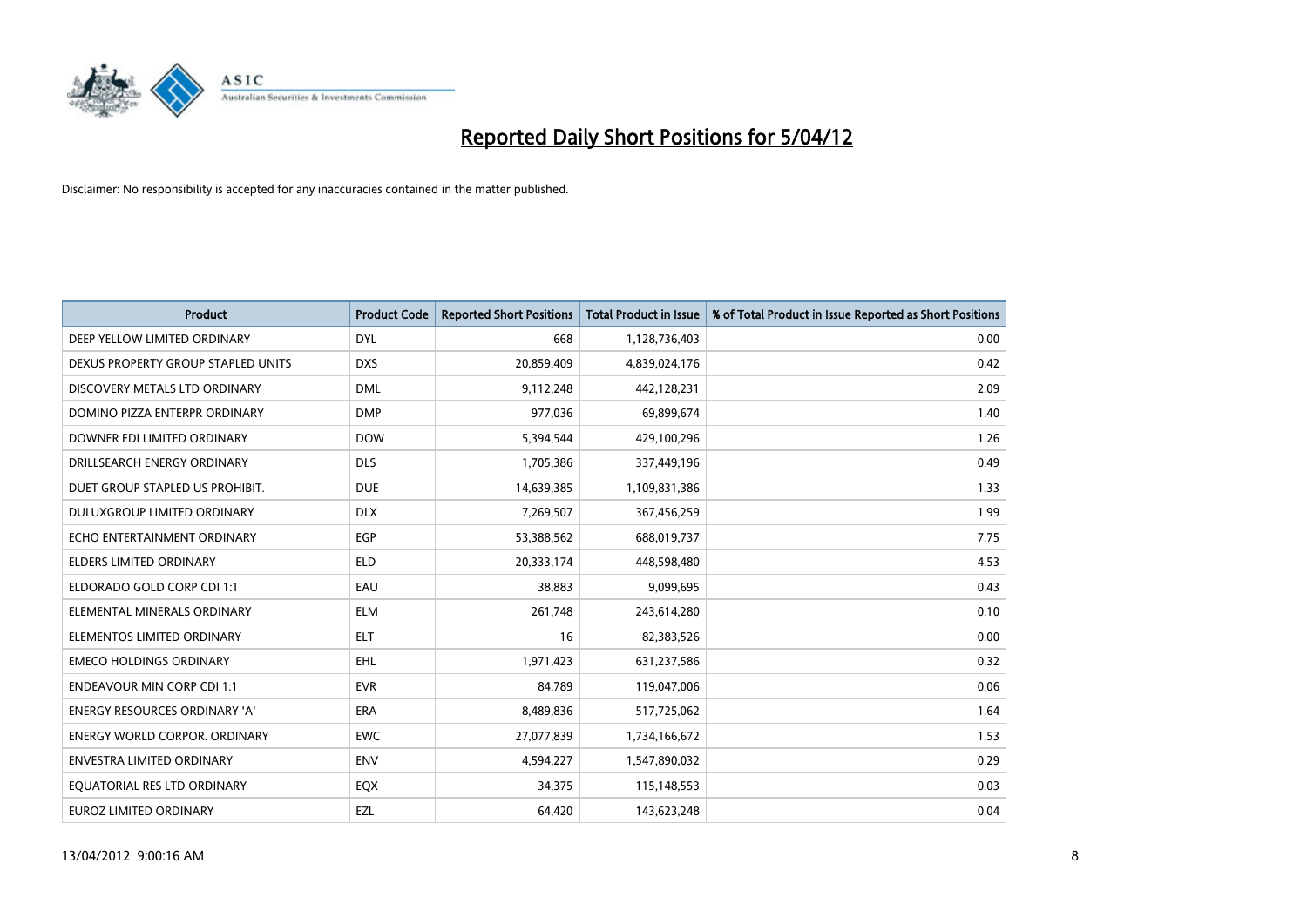

| <b>Product</b>                        | <b>Product Code</b> | <b>Reported Short Positions</b> | <b>Total Product in Issue</b> | % of Total Product in Issue Reported as Short Positions |
|---------------------------------------|---------------------|---------------------------------|-------------------------------|---------------------------------------------------------|
| EVOLUTION MINING LTD ORDINARY         | <b>EVN</b>          | 3,186,913                       | 707,105,713                   | 0.46                                                    |
| EXCO RESOURCES LTD ORDINARY           | <b>EXS</b>          | 55,560                          | 356,044,187                   | 0.01                                                    |
| EXTRACT RESOURCES ORDINARY            | <b>EXT</b>          | 134,123                         | 252,220,823                   | 0.05                                                    |
| FAIRFAX MEDIA LTD ORDINARY            | <b>FXI</b>          | 255,776,984                     | 2,351,955,725                 | 10.88                                                   |
| <b>FANTASTIC HOLDINGS ORDINARY</b>    | <b>FAN</b>          | 99,000                          | 102,739,538                   | 0.10                                                    |
| FAR LTD ORDINARY                      | <b>FAR</b>          | 35,556,250                      | 2,150,080,157                 | 1.65                                                    |
| FISHER & PAYKEL H. ORDINARY           | <b>FPH</b>          | 7,000                           | 530,053,399                   | 0.00                                                    |
| FKP PROPERTY GROUP STAPLED SECURITIES | <b>FKP</b>          | 35,926,692                      | 1,197,968,723                 | 2.99                                                    |
| FLEETWOOD CORP ORDINARY               | <b>FWD</b>          | 124,292                         | 58,918,235                    | 0.20                                                    |
| FLETCHER BUILDING ORDINARY            | <b>FBU</b>          | 10,971,588                      | 680,739,504                   | 1.61                                                    |
| FLEXIGROUP LIMITED ORDINARY           | <b>FXL</b>          | 32,466                          | 279,911,147                   | 0.00                                                    |
| <b>FLIGHT CENTRE ORDINARY</b>         | <b>FLT</b>          | 9,795,816                       | 100,024,697                   | 9.76                                                    |
| FLINDERS MINES LTD ORDINARY           | <b>FMS</b>          | 3,500,919                       | 1,821,300,404                 | 0.20                                                    |
| <b>FOCUS MINERALS LTD ORDINARY</b>    | <b>FML</b>          | 569,311                         | 4,320,773,701                 | 0.01                                                    |
| <b>FORGE GROUP LIMITED ORDINARY</b>   | FGE                 | 187,414                         | 83,469,014                    | 0.22                                                    |
| FORTESCUE METALS GRP ORDINARY         | <b>FMG</b>          | 105,964,948                     | 3,113,798,659                 | 3.37                                                    |
| <b>G.U.D. HOLDINGS ORDINARY</b>       | GUD                 | 981,940                         | 70,803,455                    | 1.38                                                    |
| <b>GALAXY RESOURCES ORDINARY</b>      | GXY                 | 2,415,150                       | 323,327,000                   | 0.74                                                    |
| <b>GEODYNAMICS LIMITED ORDINARY</b>   | GDY                 | 850                             | 406,452,608                   | 0.00                                                    |
| <b>GINDALBIE METALS LTD ORDINARY</b>  | GBG                 | 33,433,244                      | 1,247,487,454                 | 2.68                                                    |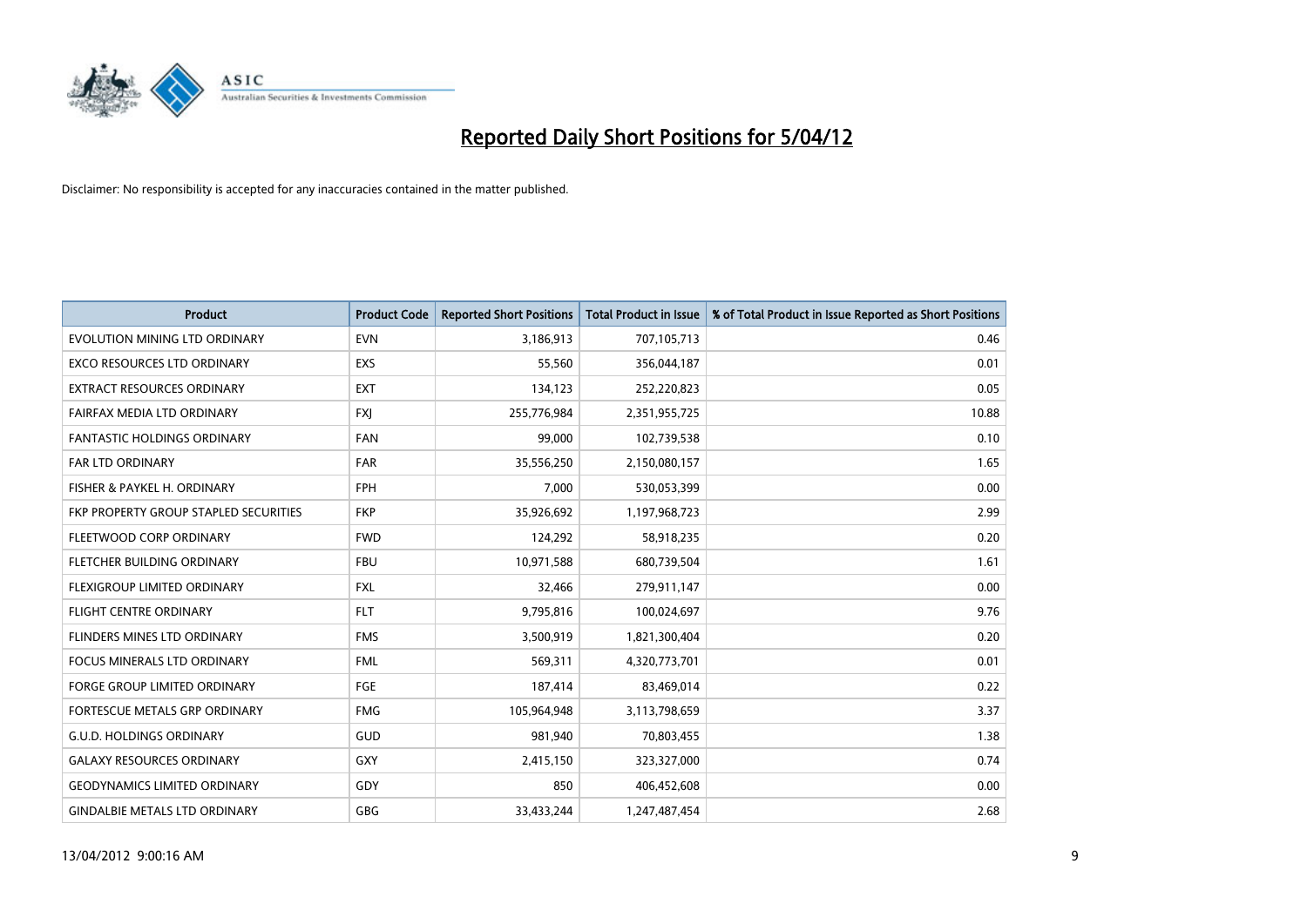

| <b>Product</b>                                   | <b>Product Code</b> | <b>Reported Short Positions</b> | <b>Total Product in Issue</b> | % of Total Product in Issue Reported as Short Positions |
|--------------------------------------------------|---------------------|---------------------------------|-------------------------------|---------------------------------------------------------|
| <b>GLOUCESTER COAL ORDINARY</b>                  | GCL                 | 1,153,919                       | 202,905,967                   | 0.56                                                    |
| <b>GOLD ROAD RES LTD ORDINARY</b>                | GOR                 | 318,124                         | 389,950,665                   | 0.09                                                    |
| <b>GOLDEN RIM RESOURCES ORDINARY</b>             | <b>GMR</b>          | 140                             | 413,306,231                   | 0.00                                                    |
| <b>GOODMAN FIELDER. ORDINARY</b>                 | <b>GFF</b>          | 27,120,095                      | 1,955,559,207                 | 1.39                                                    |
| <b>GOODMAN GROUP STAPLED US PROH. DEF</b>        | <b>GMGDA</b>        | 12,938,071                      | 1,547,163,349                 | 0.82                                                    |
| <b>GPT GROUP STAPLED SEC.</b>                    | <b>GPT</b>          | 9,164,538                       | 1,799,961,423                 | 0.48                                                    |
| <b>GRAINCORP LIMITED A CLASS ORDINARY</b>        | <b>GNC</b>          | 665,536                         | 198,318,900                   | 0.34                                                    |
| <b>GRANGE RESOURCES. ORDINARY</b>                | GRR                 | 156,425                         | 1,154,766,592                 | 0.01                                                    |
| <b>GREEN ROCK ENERGY ORDINARY</b>                | <b>GRK</b>          | 14,960,000                      | 1,080,218,798                 | 1.38                                                    |
| <b>GREENLAND MIN EN LTD ORDINARY</b>             | GGG                 | 3,043,275                       | 416,390,488                   | 0.72                                                    |
| <b>GROWTHPOINT PROPERTY ORD/UNIT STAPLED SEC</b> | GOZ                 | 33,874                          | 291,904,374                   | 0.01                                                    |
| <b>GRYPHON MINERALS LTD ORDINARY</b>             | <b>GRY</b>          | 3,786,081                       | 348,264,983                   | 1.10                                                    |
| <b>GUILDFORD COAL LTD ORDINARY</b>               | <b>GUF</b>          | 1,232,959                       | 275,363,771                   | 0.45                                                    |
| <b>GUNNS LIMITED ORDINARY</b>                    | <b>GNS</b>          | 61,511,210                      | 848,401,559                   | 7.24                                                    |
| <b>GWA GROUP LTD ORDINARY</b>                    | <b>GWA</b>          | 10,607,397                      | 302,005,514                   | 3.50                                                    |
| <b>HARVEY NORMAN ORDINARY</b>                    | <b>HVN</b>          | 81,485,129                      | 1,062,316,784                 | 7.64                                                    |
| HASTIE GROUP LIMITED ORDINARY                    | <b>HST</b>          | 231,464                         | 137,353,504                   | 0.17                                                    |
| HASTINGS DIVERSIFIED STAPLED SECURITY            | <b>HDF</b>          | 943,511                         | 530,001,072                   | 0.18                                                    |
| <b>HAVILAH RESOURCES NL ORDINARY</b>             | <b>HAV</b>          | 75,177                          | 101,311,223                   | 0.07                                                    |
| <b>HENDERSON GROUP CDI 1:1</b>                   | <b>HGG</b>          | 17,020,834                      | 669,889,446                   | 2.54                                                    |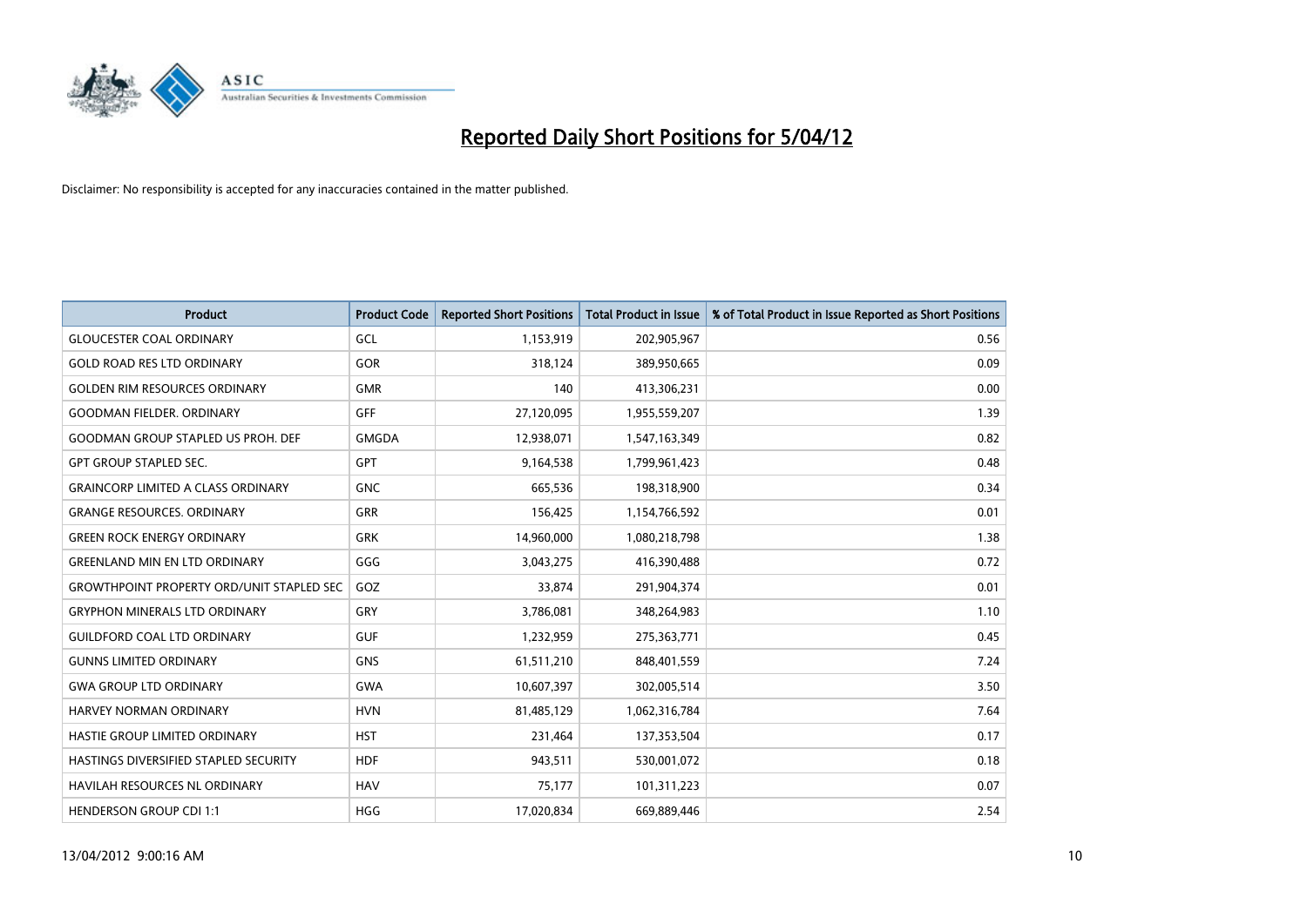

| <b>Product</b>                                | <b>Product Code</b> | <b>Reported Short Positions</b> | <b>Total Product in Issue</b> | % of Total Product in Issue Reported as Short Positions |
|-----------------------------------------------|---------------------|---------------------------------|-------------------------------|---------------------------------------------------------|
| HFA HOLDINGS LIMITED ORDINARY                 | <b>HFA</b>          | 3.809                           | 117,332,831                   | 0.00                                                    |
| HIGHLANDS PACIFIC ORDINARY                    | <b>HIG</b>          | 77,597                          | 686,202,481                   | 0.01                                                    |
| HILLGROVE RES LTD ORDINARY                    | <b>HGO</b>          | 10,061,959                      | 793,698,575                   | 1.26                                                    |
| HILLS HOLDINGS LTD ORDINARY                   | <b>HIL</b>          | 3,395,393                       | 246,500,444                   | 1.36                                                    |
| HORIZON OIL LIMITED ORDINARY                  | <b>HZN</b>          | 23,960,741                      | 1,130,811,515                 | 2.11                                                    |
| <b>IINET LIMITED ORDINARY</b>                 | <b>IIN</b>          | 22,013                          | 160,968,847                   | 0.00                                                    |
| <b>ILUKA RESOURCES ORDINARY</b>               | <b>ILU</b>          | 28,283,308                      | 418,700,517                   | 6.76                                                    |
| <b>IMDEX LIMITED ORDINARY</b>                 | <b>IMD</b>          | 283,573                         | 205,055,435                   | 0.15                                                    |
| IMF (AUSTRALIA) LTD ORDINARY                  | <b>IMF</b>          | 75,742                          | 123,828,193                   | 0.06                                                    |
| <b>INCITEC PIVOT ORDINARY</b>                 | IPL                 | 5,960,134                       | 1,628,730,107                 | 0.36                                                    |
| INDEPENDENCE GROUP ORDINARY                   | <b>IGO</b>          | 7,361,857                       | 232,882,535                   | 3.15                                                    |
| <b>INDOPHIL RESOURCES ORDINARY</b>            | <b>IRN</b>          | 340,466                         | 1,203,146,194                 | 0.02                                                    |
| <b>INDUSTREA LIMITED ORDINARY</b>             | <b>IDL</b>          | 503,920                         | 368,992,435                   | 0.15                                                    |
| <b>INFIGEN ENERGY STAPLED SECURITIES</b>      | <b>IFN</b>          | 4,311,131                       | 762,265,972                   | 0.58                                                    |
| <b>INSURANCE AUSTRALIA ORDINARY</b>           | <b>IAG</b>          | 4,449,714                       | 2,079,034,021                 | 0.18                                                    |
| INTEGRA MINING LTD. ORDINARY                  | <b>IGR</b>          | 5,320,051                       | 846,293,881                   | 0.63                                                    |
| <b>INTREPID MINES ORDINARY</b>                | <b>IAU</b>          | 3,205,159                       | 524,428,289                   | 0.62                                                    |
| <b>INVESTA OFFICE FUND STAPLED SECURITIES</b> | <b>IOF</b>          | 8,411,415                       | 2,456,164,091                 | 0.34                                                    |
| <b>INVOCARE LIMITED ORDINARY</b>              | IVC                 | 1,787,444                       | 110,030,298                   | 1.62                                                    |
| ION LIMITED ORDINARY                          | <b>ION</b>          | 164,453                         | 256,365,105                   | 0.06                                                    |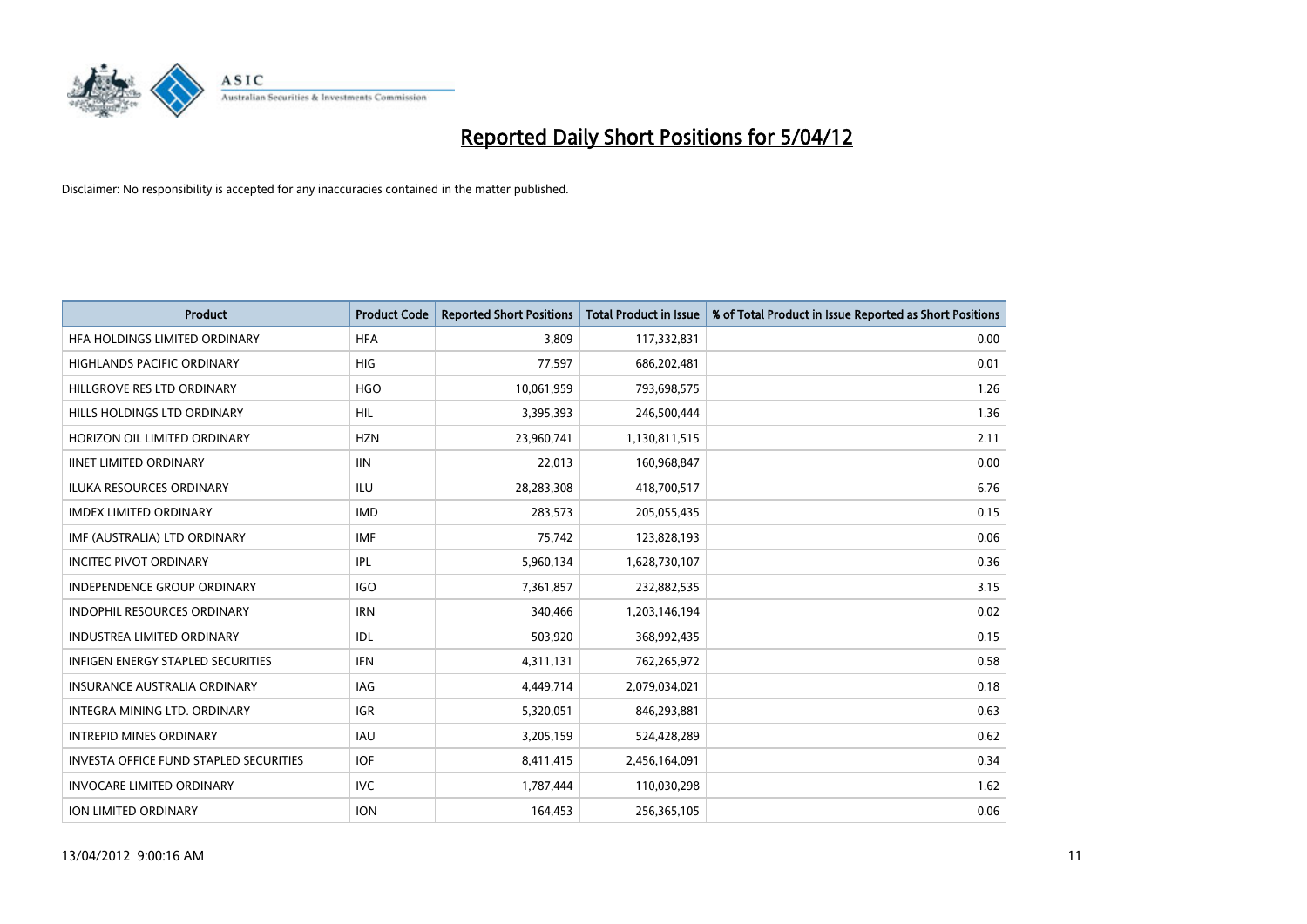

| <b>Product</b>                            | <b>Product Code</b> | <b>Reported Short Positions</b> | <b>Total Product in Issue</b> | % of Total Product in Issue Reported as Short Positions |
|-------------------------------------------|---------------------|---------------------------------|-------------------------------|---------------------------------------------------------|
| <b>IOOF HOLDINGS LTD ORDINARY</b>         | IFL                 | 840,082                         | 229,794,395                   | 0.35                                                    |
| IRESS MARKET TECH. ORDINARY               | <b>IRE</b>          | 1,701,038                       | 127,036,010                   | 1.33                                                    |
| <b>IRON ORE HOLDINGS ORDINARY</b>         | <b>IOH</b>          | 17,466                          | 166,637,005                   | 0.01                                                    |
| ISHARES MSCI AUS 200 ISHARES MSCI AUS 200 | IOZ.                | 43,461                          | 4,352,373                     | 1.00                                                    |
| ISHARES S&P HIGH DIV ISHARES S&P HIGH DIV | <b>IHD</b>          | 97,887                          | 2,903,027                     | 3.37                                                    |
| ISHARES SMALL ORDS ISHARES SMALL ORDS     | <b>ISO</b>          | 708,915                         | 5,703,165                     | 12.43                                                   |
| <b>IVANHOE AUSTRALIA ORDINARY</b>         | <b>IVA</b>          | 1,884,952                       | 553,921,745                   | 0.34                                                    |
| <b>JACKA RESOURCES LTD ORDINARY</b>       | <b>JKA</b>          | 209,810                         | 175,465,377                   | 0.11                                                    |
| JAMES HARDIE INDUST CHESS DEPOSITARY INT  | <b>IHX</b>          | 14,736,589                      | 437,175,963                   | 3.36                                                    |
| <b>JB HI-FI LIMITED ORDINARY</b>          | <b>JBH</b>          | 22,450,587                      | 98,850,643                    | 22.71                                                   |
| <b>JUPITER MINES ORDINARY</b>             | <b>IMS</b>          | 50,396                          | 1,806,834,044                 | 0.00                                                    |
| <b>KAGARA LTD ORDINARY</b>                | KZL                 | 10,729,482                      | 798,953,117                   | 1.31                                                    |
| KANGAROO RES LTD ORDINARY                 | <b>KRL</b>          | 183,241                         | 3,434,430,012                 | 0.00                                                    |
| KAROON GAS AUSTRALIA ORDINARY             | <b>KAR</b>          | 1,664,443                       | 221,420,769                   | 0.74                                                    |
| KATHMANDU HOLD LTD ORDINARY               | <b>KMD</b>          | 1,693,049                       | 200,000,000                   | 0.86                                                    |
| <b>KBL MINING LIMITED ORDINARY</b>        | KBL                 | 1,820                           | 240,146,268                   | 0.00                                                    |
| KENTOR GOLD LIMITED ORDINARY              | KGL                 | 11,590                          | 106,209,874                   | 0.01                                                    |
| <b>KEYBRIDGE CAPITAL ORDINARY</b>         | <b>KBC</b>          | 1                               | 172,070,564                   | 0.00                                                    |
| KINGSGATE CONSOLID, ORDINARY              | <b>KCN</b>          | 5,880,936                       | 151,169,756                   | 3.90                                                    |
| KINGSROSE MINING LTD ORDINARY             | <b>KRM</b>          | 111,131                         | 277,788,401                   | 0.03                                                    |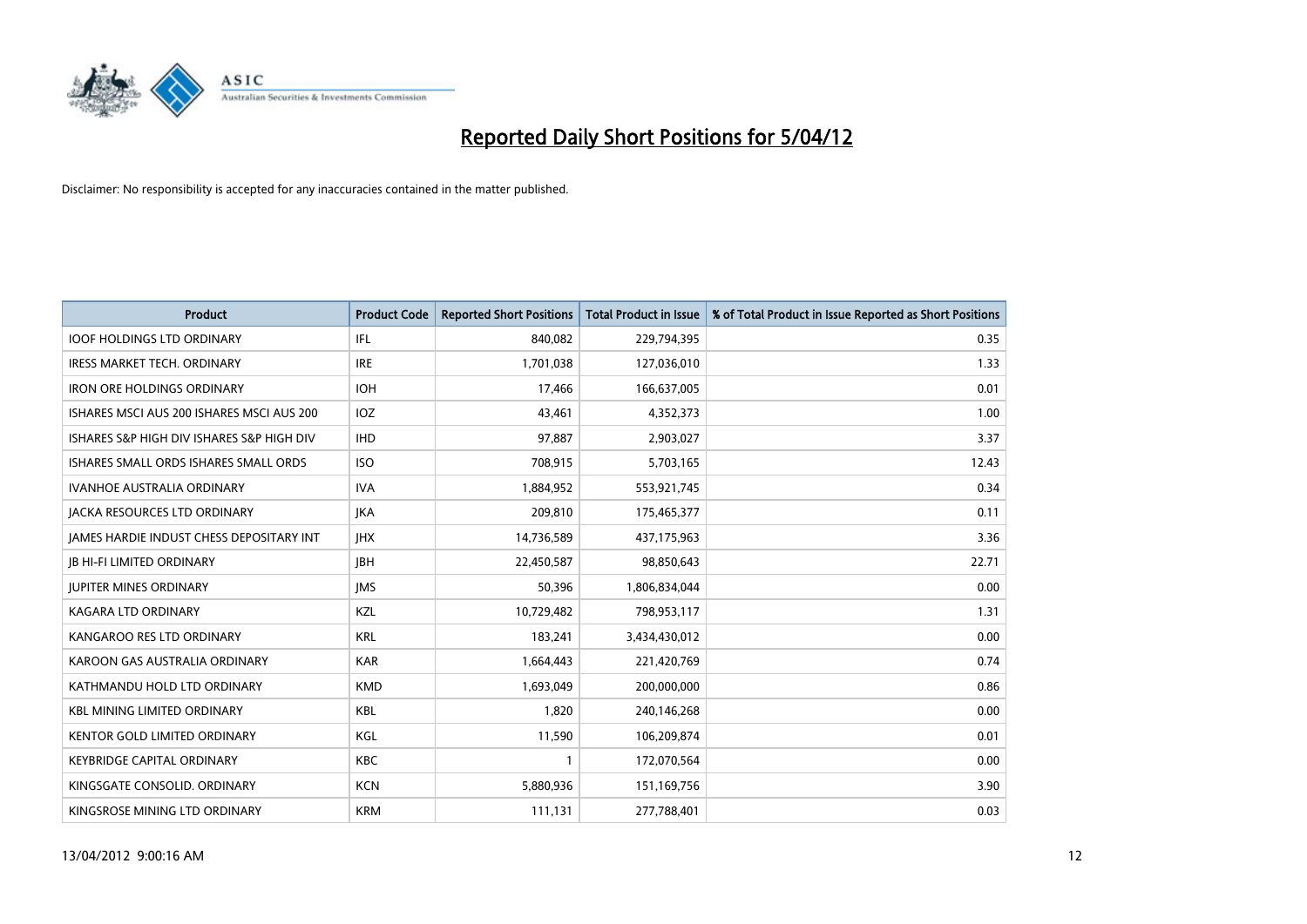

| <b>Product</b>                        | <b>Product Code</b> | <b>Reported Short Positions</b> | <b>Total Product in Issue</b> | % of Total Product in Issue Reported as Short Positions |
|---------------------------------------|---------------------|---------------------------------|-------------------------------|---------------------------------------------------------|
| LEIGHTON HOLDINGS ORDINARY            | LEI                 | 8,671,983                       | 337,087,596                   | 2.57                                                    |
| LEND LEASE GROUP UNIT/ORD STAPLED     | <b>LLC</b>          | 2,180,076                       | 572,789,827                   | 0.37                                                    |
| LINC ENERGY LTD ORDINARY              | <b>LNC</b>          | 15,708,789                      | 504,487,631                   | 3.10                                                    |
| LYNAS CORPORATION ORDINARY            | <b>LYC</b>          | 161,733,221                     | 1,714,496,913                 | 9.47                                                    |
| <b>M2 TELECOMMUNICATION ORDINARY</b>  | <b>MTU</b>          | 120,742                         | 124,543,385                   | 0.09                                                    |
| <b>MACA LIMITED ORDINARY</b>          | <b>MLD</b>          | 216,743                         | 150,000,000                   | 0.14                                                    |
| <b>MACMAHON HOLDINGS ORDINARY</b>     | MAH                 | 3,530,115                       | 738,631,705                   | 0.48                                                    |
| MACO ATLAS ROADS GRP ORDINARY STAPLED | <b>MOA</b>          | 10,491,814                      | 464,279,594                   | 2.26                                                    |
| MACQUARIE GROUP LTD ORDINARY          | MQG                 | 7,797,709                       | 348,584,383                   | 2.22                                                    |
| MARENGO MINING ORDINARY               | <b>MGO</b>          | 39,850                          | 1,002,559,863                 | 0.00                                                    |
| <b>MATRIX C &amp; E LTD ORDINARY</b>  | <b>MCE</b>          | 537,843                         | 77,081,507                    | 0.69                                                    |
| MAVERICK DRILLING ORDINARY            | <b>MAD</b>          | 323,725                         | 267,454,286                   | 0.13                                                    |
| <b>MAX TRUST UNITS</b>                | <b>MXQ</b>          | 300                             | 176,439,524                   | 0.00                                                    |
| MCMILLAN SHAKESPEARE ORDINARY         | <b>MMS</b>          | 41,926                          | 74,523,965                    | 0.04                                                    |
| MEDUSA MINING LTD ORDINARY            | <b>MML</b>          | 2,912,782                       | 188,903,911                   | 1.54                                                    |
| MELBOURNE IT LIMITED ORDINARY         | MLB                 | 8,522                           | 81,352,178                    | 0.01                                                    |
| MEO AUSTRALIA LTD ORDINARY            | <b>MEO</b>          | 5,238,231                       | 539,913,260                   | 0.96                                                    |
| <b>MERMAID MARINE ORDINARY</b>        | <b>MRM</b>          | 374,366                         | 219,311,642                   | 0.17                                                    |
| MESOBLAST LIMITED ORDINARY            | <b>MSB</b>          | 14,338,941                      | 284,478,361                   | 5.04                                                    |
| METALS X LIMITED ORDINARY             | <b>MLX</b>          | 213,144                         | 1,320,540,009                 | 0.02                                                    |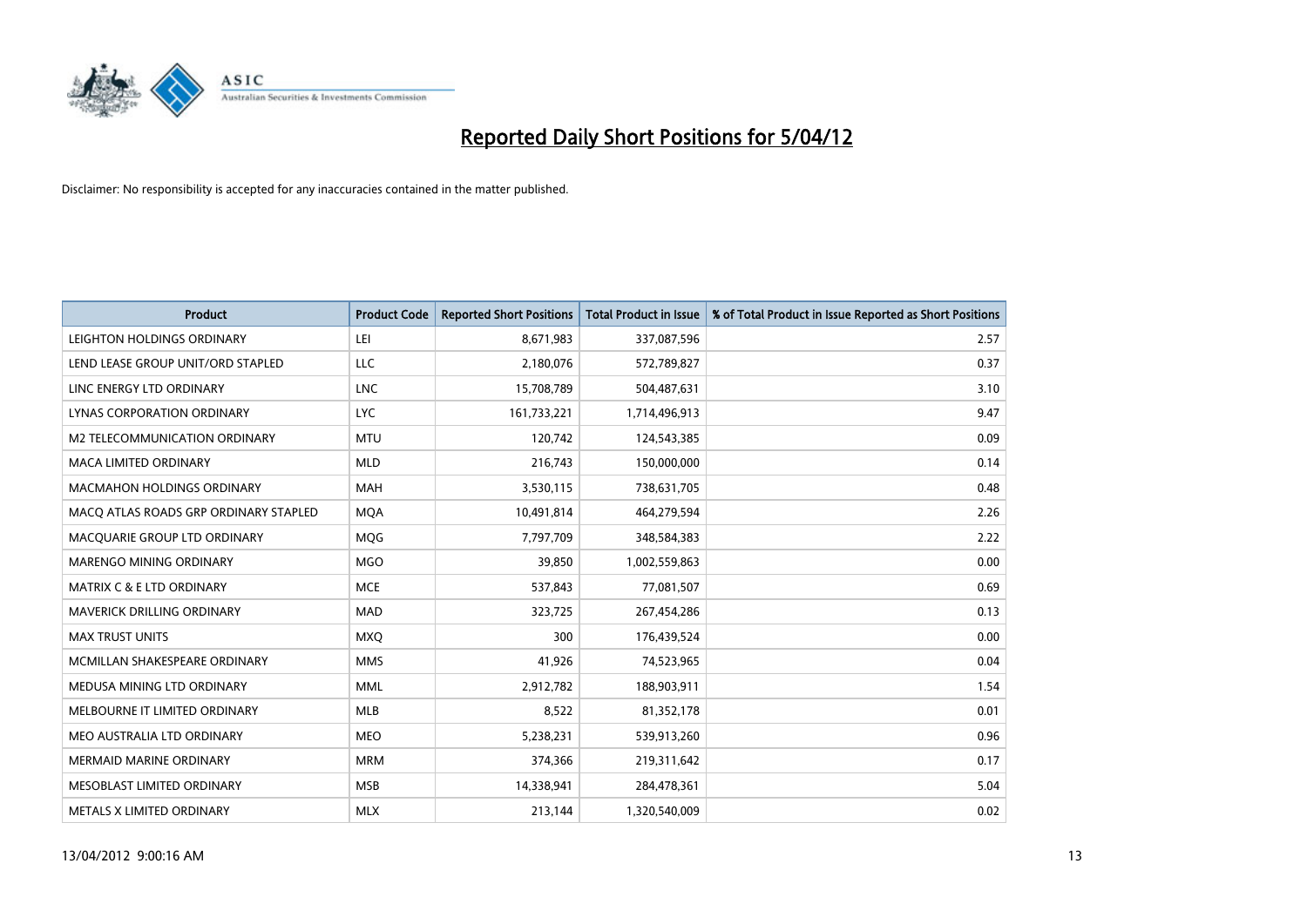

| <b>Product</b>                     | <b>Product Code</b> | <b>Reported Short Positions</b> | <b>Total Product in Issue</b> | % of Total Product in Issue Reported as Short Positions |
|------------------------------------|---------------------|---------------------------------|-------------------------------|---------------------------------------------------------|
| METCASH LIMITED ORDINARY           | <b>MTS</b>          | 38,822,488                      | 771,345,864                   | 5.01                                                    |
| <b>METMINCO LIMITED ORDINARY</b>   | <b>MNC</b>          | 1,228,939                       | 1,749,541,573                 | 0.06                                                    |
| MHM METALS LIMITED ORDINARY        | <b>MHM</b>          | 37,083                          | 104,230,268                   | 0.04                                                    |
| MICLYN EXP OFFSHR ORDINARY         | <b>MIO</b>          | 944,367                         | 278,515,705                   | 0.33                                                    |
| MILTON CORPORATION ORDINARY        | <b>MLT</b>          | 12,800                          | 121,625,655                   | 0.01                                                    |
| MINCOR RESOURCES NL ORDINARY       | <b>MCR</b>          | 1,535,209                       | 194,749,889                   | 0.78                                                    |
| MINERAL DEPOSITS ORDINARY          | <b>MDL</b>          | 106,884                         | 83,538,786                    | 0.13                                                    |
| MINERAL RESOURCES. ORDINARY        | <b>MIN</b>          | 906,459                         | 184,706,489                   | 0.47                                                    |
| MIRABELA NICKEL LTD ORDINARY       | <b>MBN</b>          | 11,583,998                      | 492,516,163                   | 2.35                                                    |
| MIRVAC GROUP STAPLED SECURITIES    | <b>MGR</b>          | 4,117,604                       | 3,416,996,915                 | 0.10                                                    |
| MOLOPO ENERGY LTD ORDINARY         | <b>MPO</b>          | 632,186                         | 245,579,810                   | 0.26                                                    |
| MOLY MINES LIMITED ORDINARY        | <b>MOL</b>          | 98,227                          | 384,893,989                   | 0.03                                                    |
| <b>MONADELPHOUS GROUP ORDINARY</b> | <b>MND</b>          | 2,565,536                       | 88,674,327                    | 2.87                                                    |
| MORTGAGE CHOICE LTD ORDINARY       | <b>MOC</b>          | 2,242,462                       | 120,319,572                   | 1.86                                                    |
| <b>MOUNT GIBSON IRON ORDINARY</b>  | MGX                 | 6,085,489                       | 1,082,570,693                 | 0.55                                                    |
| MURCHISON METALS LTD ORDINARY      | <b>MMX</b>          | 4,985,198                       | 450,093,277                   | 1.10                                                    |
| MYER HOLDINGS LTD ORDINARY         | <b>MYR</b>          | 74,713,333                      | 583,384,551                   | 12.80                                                   |
| NATIONAL AUST, BANK ORDINARY       | <b>NAB</b>          | 14,600,906                      | 2,239,201,841                 | 0.64                                                    |
| NAVIGATOR RESOURCES ORDINARY       | <b>NAV</b>          | 500                             | 2,222,216,576                 | 0.00                                                    |
| NAVITAS LIMITED ORDINARY           | <b>NVT</b>          | 9,692,848                       | 375,318,628                   | 2.58                                                    |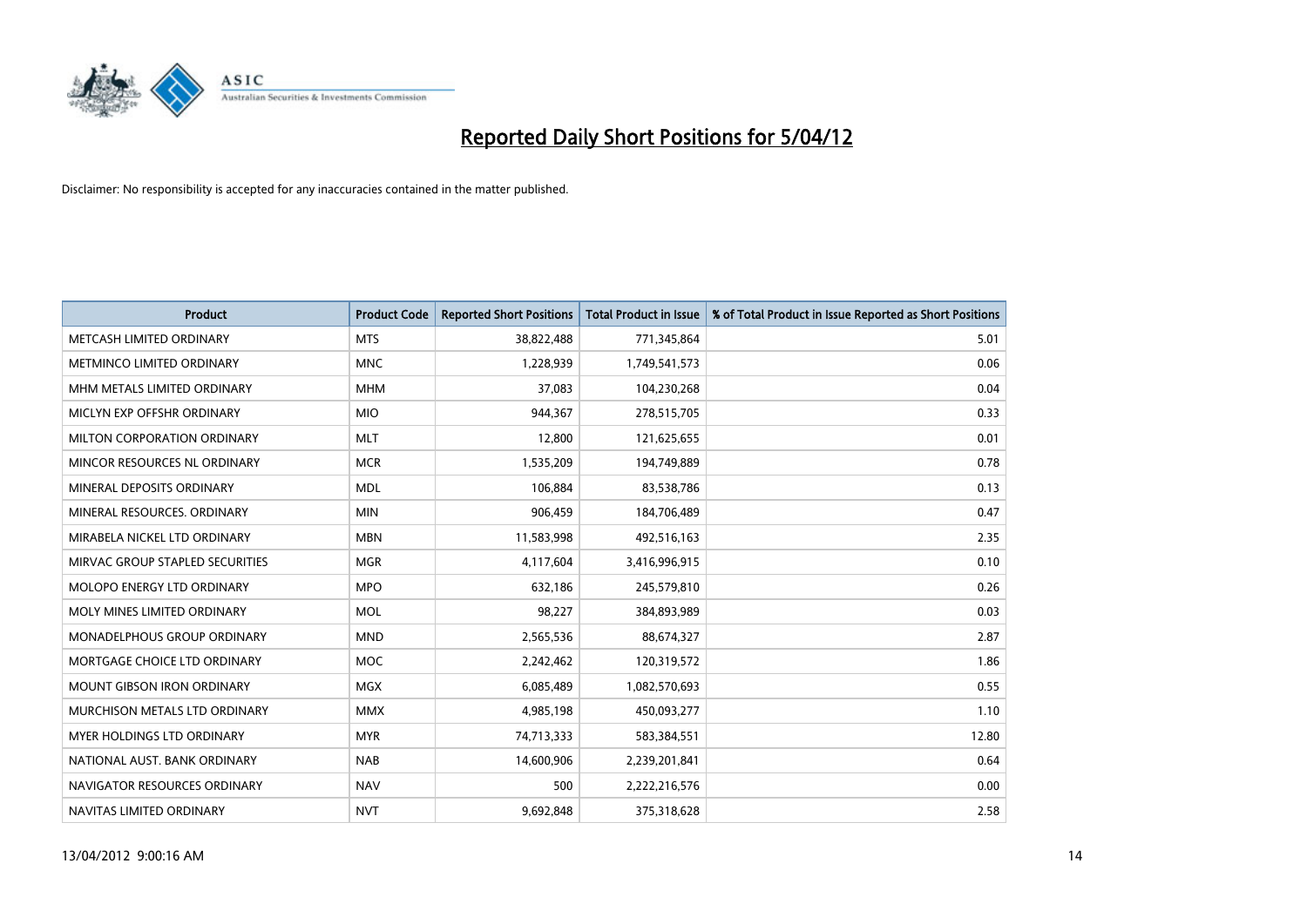

| <b>Product</b>                        | <b>Product Code</b> | <b>Reported Short Positions</b> | <b>Total Product in Issue</b> | % of Total Product in Issue Reported as Short Positions |
|---------------------------------------|---------------------|---------------------------------|-------------------------------|---------------------------------------------------------|
| NEON ENERGY LIMITED ORDINARY          | <b>NEN</b>          | 58,248                          | 436,464,518                   | 0.01                                                    |
| NEW HOPE CORPORATION ORDINARY         | <b>NHC</b>          | 939,212                         | 830,411,534                   | 0.11                                                    |
| NEWCREST MINING ORDINARY              | <b>NCM</b>          | 873,394                         | 764,960,000                   | 0.09                                                    |
| NEWS CORP A NON-VOTING CDI            | <b>NWSLV</b>        | 3,874,712                       | 1,651,829,229                 | 0.24                                                    |
| NEWS CORP B VOTING CDI                | <b>NWS</b>          | 1,593,086                       | 798,520,953                   | 0.20                                                    |
| NEXTDC LIMITED ORDINARY               | <b>NXT</b>          | 250,157                         | 123,533,558                   | 0.19                                                    |
| NEXUS ENERGY LIMITED ORDINARY         | <b>NXS</b>          | 5,466,393                       | 1,329,821,159                 | 0.39                                                    |
| NIDO PETROLEUM ORDINARY               | <b>NDO</b>          | 105,313                         | 1,389,163,151                 | 0.01                                                    |
| NKWE PLATINUM 10C US COMMON           | <b>NKP</b>          | 49                              | 559,651,184                   | 0.00                                                    |
| NOBLE MINERAL RES ORDINARY            | <b>NMG</b>          | 1,670,191                       | 552,170,653                   | 0.30                                                    |
| NORFOLK GROUP ORDINARY                | <b>NFK</b>          | 175,000                         | 158,890,730                   | 0.11                                                    |
| NORTHERN IRON LTD ORDINARY            | <b>NFE</b>          | 314,826                         | 369,980,113                   | 0.07                                                    |
| NORTHERN STAR ORDINARY                | <b>NST</b>          | 59,050                          | 402,170,706                   | 0.01                                                    |
| NRW HOLDINGS LIMITED ORDINARY         | <b>NWH</b>          | 770,262                         | 278,888,011                   | 0.29                                                    |
| NUCOAL RESOURCES LTD ORDINARY         | <b>NCR</b>          | 2,248,705                       | 747,499,169                   | 0.30                                                    |
| NUFARM LIMITED ORDINARY               | <b>NUF</b>          | 5,678,904                       | 262,018,057                   | 2.17                                                    |
| OAKTON LIMITED ORDINARY               | <b>OKN</b>          | 381,755                         | 93,800,235                    | 0.41                                                    |
| OCEANAGOLD CORP. CHESS DEPOSITARY INT | <b>OGC</b>          | 1,275,690                       | 262,827,709                   | 0.48                                                    |
| OIL SEARCH LTD ORDINARY               | OSH                 | 11,379,184                      | 1,325,155,171                 | 0.84                                                    |
| OM HOLDINGS LIMITED ORDINARY          | OMH                 | 4,592,639                       | 604,105,150                   | 0.76                                                    |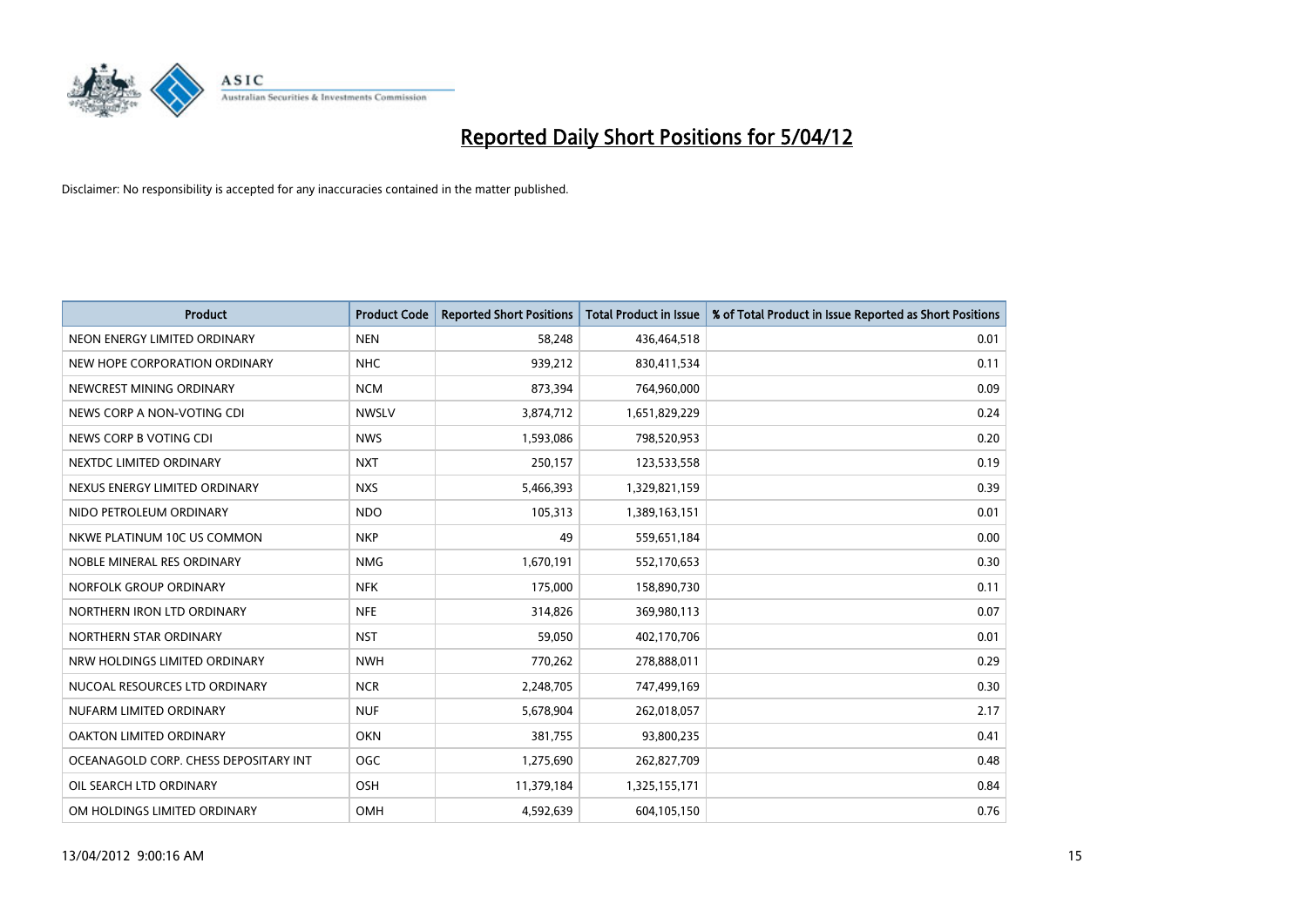

| <b>Product</b>                   | <b>Product Code</b> | <b>Reported Short Positions</b> | <b>Total Product in Issue</b> | % of Total Product in Issue Reported as Short Positions |
|----------------------------------|---------------------|---------------------------------|-------------------------------|---------------------------------------------------------|
| <b>ONESTEEL LIMITED ORDINARY</b> | OST                 | 19,849,080                      | 1,342,393,583                 | 1.47                                                    |
| ORICA LIMITED ORDINARY           | ORI                 | 4,227,525                       | 365,007,037                   | 1.15                                                    |
| ORIGIN ENERGY ORDINARY           | <b>ORG</b>          | 7,492,978                       | 1,089,334,971                 | 0.68                                                    |
| OROCOBRE LIMITED ORDINARY        | <b>ORE</b>          | 55,192                          | 103,195,029                   | 0.05                                                    |
| OROTONGROUP LIMITED ORDINARY     | ORL                 | 129,751                         | 40,880,902                    | 0.31                                                    |
| OZ MINERALS ORDINARY             | OZL                 | 5,090,990                       | 312,435,187                   | 1.64                                                    |
| PACIFIC BRANDS ORDINARY          | <b>PBG</b>          | 3,785,781                       | 912,915,695                   | 0.41                                                    |
| PALADIN ENERGY LTD ORDINARY      | <b>PDN</b>          | 32,801,622                      | 835,645,290                   | 3.92                                                    |
| PANAUST LIMITED ORDINARY         | <b>PNA</b>          | 1,284,915                       | 602,479,854                   | 0.22                                                    |
| PANORAMIC RESOURCES ORDINARY     | PAN                 | 1,056,419                       | 207,050,710                   | 0.52                                                    |
| PAPERLINX LIMITED ORDINARY       | <b>PPX</b>          | 6,750,000                       | 609,280,761                   | 1.10                                                    |
| PAPILLON RES LTD ORDINARY        | PIR                 | 71,409                          | 241,935,297                   | 0.02                                                    |
| PEET LIMITED ORDINARY            | <b>PPC</b>          | 784,661                         | 320,170,604                   | 0.25                                                    |
| PENINSULA ENERGY LTD ORDINARY    | <b>PEN</b>          | 4,459,769                       | 2,150,533,341                 | 0.20                                                    |
| PERILYA LIMITED ORDINARY         | PEM                 | 657,609                         | 769,316,426                   | 0.08                                                    |
| PERPETUAL LIMITED ORDINARY       | <b>PPT</b>          | 2,176,972                       | 41,980,678                    | 5.20                                                    |
| PERSEUS MINING LTD ORDINARY      | <b>PRU</b>          | 7,594,655                       | 457,962,088                   | 1.65                                                    |
| PHARMAXIS LTD ORDINARY           | <b>PXS</b>          | 1,873,394                       | 305,890,989                   | 0.62                                                    |
| PHOSPHAGENICS LTD. ORDINARY      | POH                 | 600,493                         | 1,017,565,957                 | 0.06                                                    |
| PLATINUM ASSET ORDINARY          | <b>PTM</b>          | 8,965,634                       | 561,347,878                   | 1.61                                                    |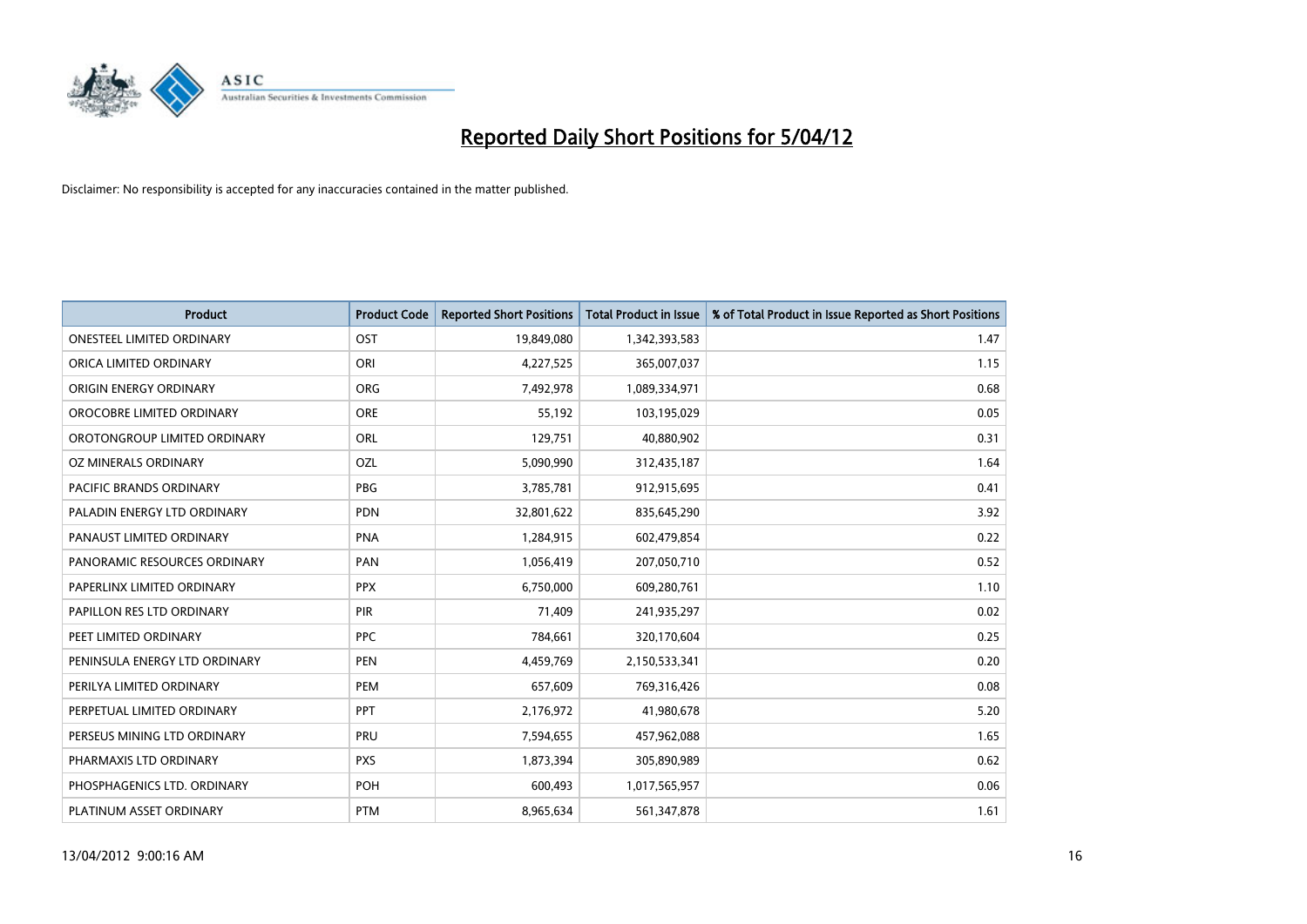

| <b>Product</b>                      | <b>Product Code</b> | <b>Reported Short Positions</b> | <b>Total Product in Issue</b> | % of Total Product in Issue Reported as Short Positions |
|-------------------------------------|---------------------|---------------------------------|-------------------------------|---------------------------------------------------------|
| PLATINUM AUSTRALIA ORDINARY         | <b>PLA</b>          | 901,245                         | 504,968,043                   | 0.17                                                    |
| PMI GOLD CORP CDI 1:1               | <b>PVM</b>          | 38,011                          | 58,931,262                    | 0.07                                                    |
| PMP LIMITED ORDINARY                | <b>PMP</b>          | 28,630                          | 323,781,124                   | 0.01                                                    |
| PREMIER INVESTMENTS ORDINARY        | <b>PMV</b>          | 800,312                         | 155,062,831                   | 0.50                                                    |
| PRIMA BIOMED LTD ORDINARY           | <b>PRR</b>          | 5,699,998                       | 1,066,063,388                 | 0.53                                                    |
| PRIMARY HEALTH CARE ORDINARY        | <b>PRY</b>          | 14,127,381                      | 500,406,679                   | 2.80                                                    |
| PRIMEAG AUSTRALIA ORDINARY          | PAG                 | 93,543                          | 266,394,444                   | 0.04                                                    |
| PROGRAMMED ORDINARY                 | <b>PRG</b>          | 284,608                         | 118, 173, 778                 | 0.23                                                    |
| <b>QANTAS AIRWAYS ORDINARY</b>      | QAN                 | 16,068,152                      | 2,265,123,620                 | 0.71                                                    |
| OBE INSURANCE GROUP ORDINARY        | QBE                 | 27,084,484                      | 1,157,601,767                 | 2.29                                                    |
| OR NATIONAL LIMITED ORDINARY        | QRN                 | 9,936,329                       | 2,440,000,000                 | 0.39                                                    |
| ORXPHARMA LTD ORDINARY              | <b>QRX</b>          | 654,585                         | 144,499,706                   | 0.45                                                    |
| <b>QUBE LOGISTICS HLDG ORDINARY</b> | <b>QUB</b>          | 2,090,245                       | 907,710,970                   | 0.23                                                    |
| RAMELIUS RESOURCES ORDINARY         | <b>RMS</b>          | 1,131,555                       | 335,775,519                   | 0.33                                                    |
| RAMSAY HEALTH CARE ORDINARY         | <b>RHC</b>          | 2,095,265                       | 202,081,252                   | 1.02                                                    |
| RANGE RESOURCES LTD ORDINARY        | <b>RRS</b>          | 427,423                         | 2,118,880,660                 | 0.02                                                    |
| <b>RCR TOMLINSON ORDINARY</b>       | <b>RCR</b>          | 2,407                           | 133,988,971                   | 0.00                                                    |
| <b>REA GROUP ORDINARY</b>           | <b>REA</b>          | 234,335                         | 131,714,699                   | 0.18                                                    |
| <b>RECKON LIMITED ORDINARY</b>      | <b>RKN</b>          | 814,031                         | 132,839,672                   | 0.62                                                    |
| RED 5 LIMITED ORDINARY              | <b>RED</b>          | 6,772                           | 135,488,008                   | 0.00                                                    |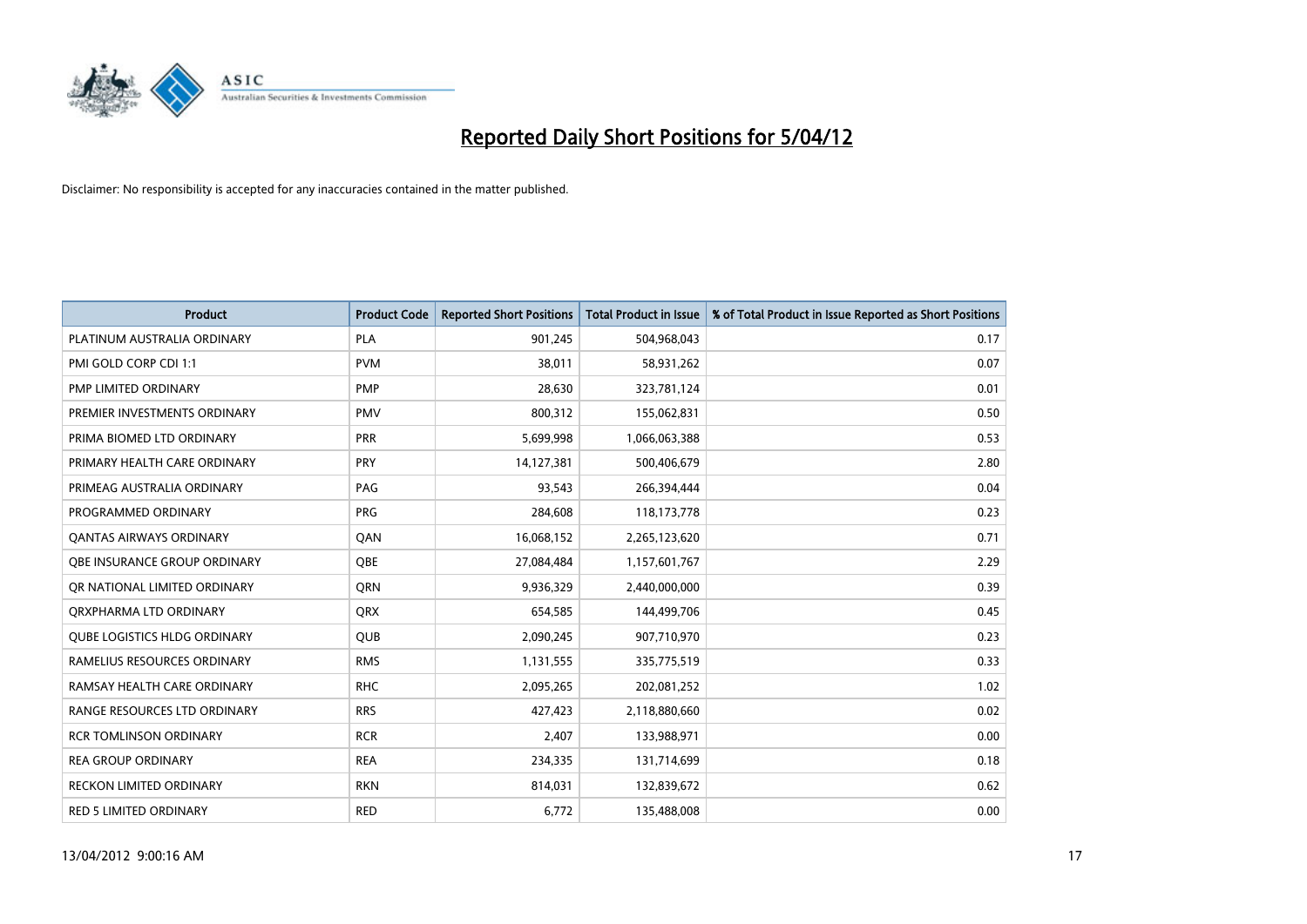

| <b>Product</b>                      | <b>Product Code</b> | <b>Reported Short Positions</b> | <b>Total Product in Issue</b> | % of Total Product in Issue Reported as Short Positions |
|-------------------------------------|---------------------|---------------------------------|-------------------------------|---------------------------------------------------------|
| RED EMPEROR RESOURCE ORDINARY       | <b>RMP</b>          | 50,000                          | 236,759,946                   | 0.02                                                    |
| <b>RED FORK ENERGY ORDINARY</b>     | <b>RFE</b>          | 10,000                          | 310,229,853                   | 0.00                                                    |
| REDBANK ENERGY LTD ORDINARY         | AEJ                 | 19                              | 786,287                       | 0.00                                                    |
| REGIONAL EXPRESS ORDINARY           | <b>REX</b>          | 10,000                          | 121,254,902                   | 0.01                                                    |
| <b>REGIS RESOURCES ORDINARY</b>     | <b>RRL</b>          | 1,347,014                       | 450,887,007                   | 0.29                                                    |
| RESMED INC CDI 10:1                 | <b>RMD</b>          | 3,880,341                       | 1,556,242,300                 | 0.22                                                    |
| <b>RESOLUTE MINING ORDINARY</b>     | <b>RSG</b>          | 1,581,145                       | 655,756,462                   | 0.23                                                    |
| RESOURCE AND INVEST. ORDINARY       | <b>RNI</b>          | 12,500                          | 262,292,027                   | 0.00                                                    |
| <b>RESOURCE GENERATION ORDINARY</b> | <b>RES</b>          | 173                             | 262,895,652                   | 0.00                                                    |
| REVERSE CORP LIMITED ORDINARY       | <b>REF</b>          | 100                             | 92,382,175                    | 0.00                                                    |
| REX MINERALS LIMITED ORDINARY       | <b>RXM</b>          | 1,268,644                       | 153,847,284                   | 0.82                                                    |
| RHG LIMITED ORDINARY                | <b>RHG</b>          | 36,083                          | 308,483,177                   | 0.01                                                    |
| <b>RIALTO ENERGY ORDINARY</b>       | <b>RIA</b>          | 3,056,875                       | 607,640,124                   | 0.50                                                    |
| <b>RIDLEY CORPORATION ORDINARY</b>  | <b>RIC</b>          | 128,718                         | 307,817,071                   | 0.04                                                    |
| RIO TINTO LIMITED ORDINARY          | <b>RIO</b>          | 22,753,820                      | 435,758,720                   | 5.18                                                    |
| ROC OIL COMPANY ORDINARY            | <b>ROC</b>          | 2,865,821                       | 682,506,352                   | 0.42                                                    |
| RURALCO HOLDINGS ORDINARY           | <b>RHL</b>          | 12,000                          | 55,019,284                    | 0.02                                                    |
| SAI GLOBAL LIMITED ORDINARY         | SAI                 | 2,769,609                       | 204,354,836                   | 1.34                                                    |
| SALMAT LIMITED ORDINARY             | <b>SLM</b>          | 1,589,083                       | 159,802,174                   | 0.99                                                    |
| SAMSON OIL & GAS LTD ORDINARY       | SSN                 | 3,351,852                       | 1,758,622,297                 | 0.19                                                    |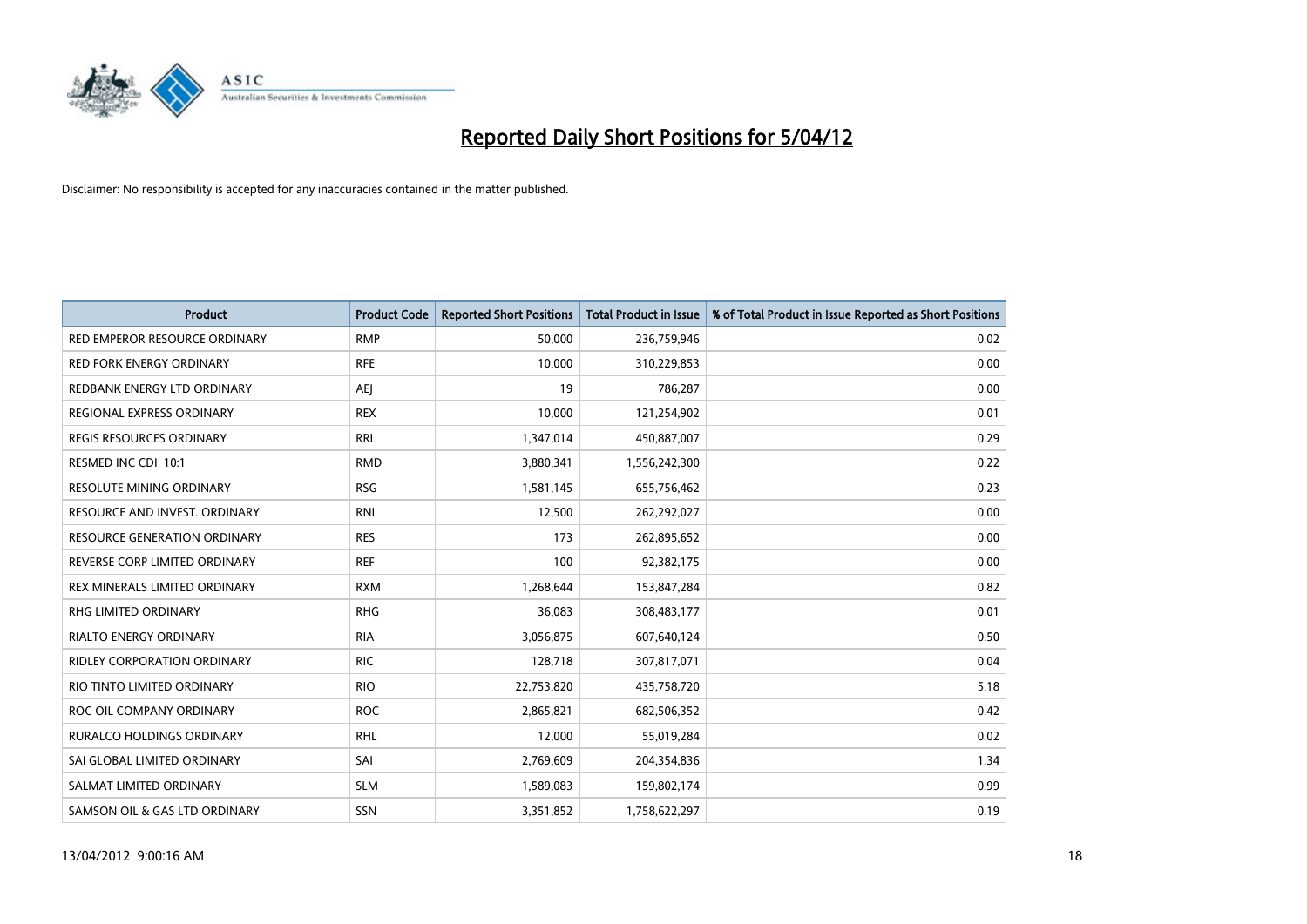

| <b>Product</b>                           | <b>Product Code</b> | <b>Reported Short Positions</b> | <b>Total Product in Issue</b> | % of Total Product in Issue Reported as Short Positions |
|------------------------------------------|---------------------|---------------------------------|-------------------------------|---------------------------------------------------------|
| SANDFIRE RESOURCES ORDINARY              | <b>SFR</b>          | 1,192,167                       | 151,152,635                   | 0.78                                                    |
| SANTOS LTD ORDINARY                      | <b>STO</b>          | 7,798,746                       | 952,728,681                   | 0.80                                                    |
| SARACEN MINERAL ORDINARY                 | SAR                 | 462,667                         | 594,465,840                   | 0.08                                                    |
| SEDGMAN LIMITED ORDINARY                 | <b>SDM</b>          | 116,871                         | 214,292,930                   | 0.04                                                    |
| SEEK LIMITED ORDINARY                    | <b>SEK</b>          | 13,289,080                      | 337,101,307                   | 3.94                                                    |
| SENEX ENERGY LIMITED ORDINARY            | SXY                 | 1,716,721                       | 923,847,416                   | 0.18                                                    |
| SERVICE STREAM ORDINARY                  | <b>SSM</b>          | 400                             | 283,418,867                   | 0.00                                                    |
| SEVEN GROUP HOLDINGS ORDINARY            | <b>SVW</b>          | 832,787                         | 307,410,281                   | 0.26                                                    |
| SEVEN WEST MEDIA LTD ORDINARY            | <b>SWM</b>          | 15,546,630                      | 645,719,542                   | 2.40                                                    |
| SIGMA PHARMACEUTICAL ORDINARY            | <b>SIP</b>          | 5,904,076                       | 1,181,236,748                 | 0.52                                                    |
| SILEX SYSTEMS ORDINARY                   | <b>SLX</b>          | 532,099                         | 170,143,997                   | 0.30                                                    |
| SILVER LAKE RESOURCE ORDINARY            | <b>SLR</b>          | 783,789                         | 220,264,064                   | 0.36                                                    |
| SIMS METAL MGMT LTD ORDINARY             | SGM                 | 7,208,577                       | 205,856,443                   | 3.49                                                    |
| SINGAPORE TELECOMM. CHESS DEPOSITARY INT | SGT                 | 6,266,702                       | 176,974,336                   | 3.53                                                    |
| SIRTEX MEDICAL ORDINARY                  | <b>SRX</b>          | 5,179                           | 55,768,136                    | 0.01                                                    |
| SKILLED GROUP LTD ORDINARY               | <b>SKE</b>          | 962,231                         | 233,487,276                   | 0.41                                                    |
| SKY CITY ENTERTAIN. ORDINARY             | <b>SKC</b>          | 872,420                         | 576,958,340                   | 0.15                                                    |
| <b>SLATER &amp; GORDON ORDINARY</b>      | <b>SGH</b>          | 103,884                         | 151,732,093                   | 0.07                                                    |
| SMS MANAGEMENT, ORDINARY                 | <b>SMX</b>          | 648,369                         | 68,290,180                    | 0.95                                                    |
| SONIC HEALTHCARE ORDINARY                | SHL                 | 6,509,102                       | 389,969,875                   | 1.69                                                    |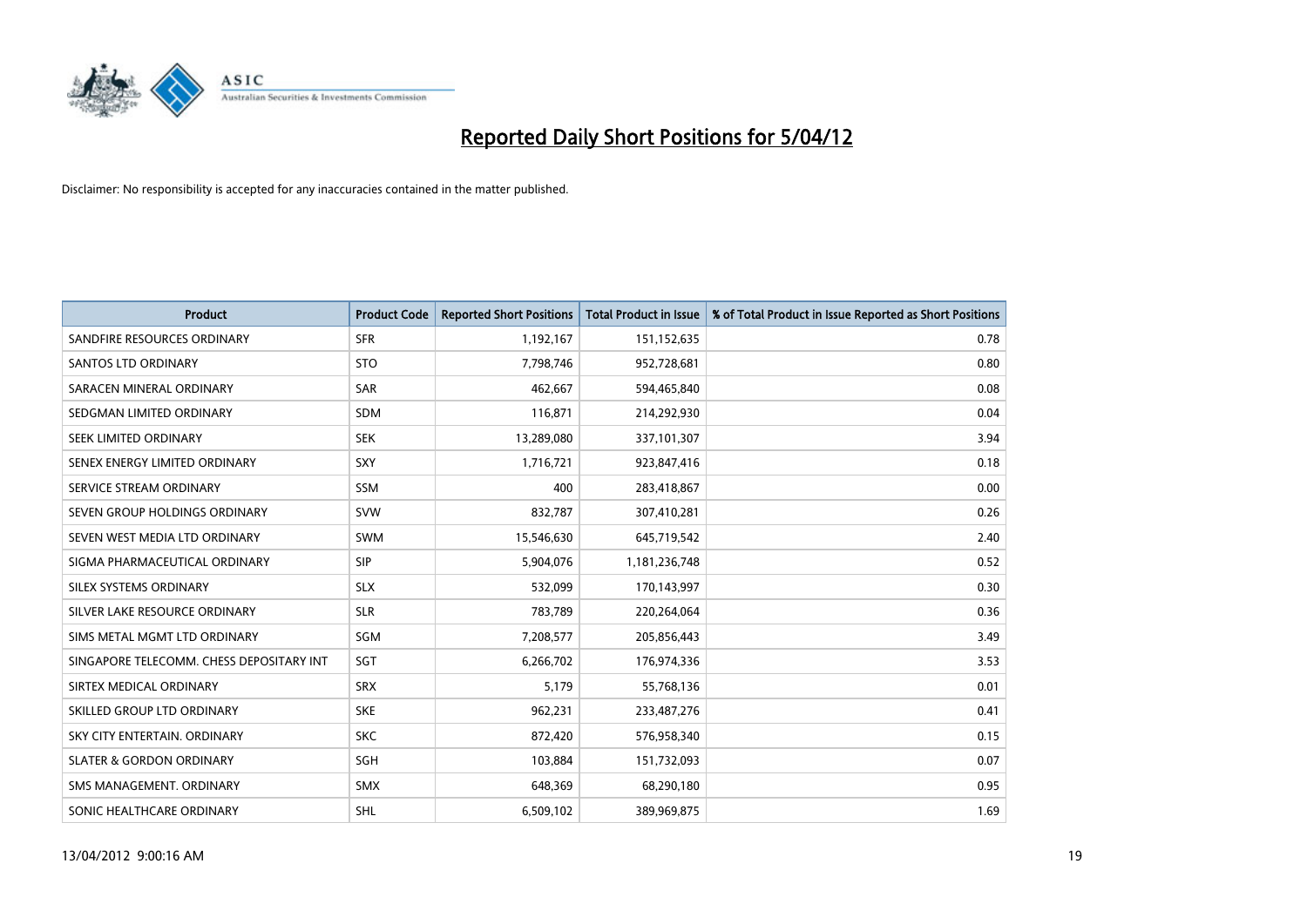

| <b>Product</b>                           | <b>Product Code</b> | <b>Reported Short Positions</b> | <b>Total Product in Issue</b> | % of Total Product in Issue Reported as Short Positions |
|------------------------------------------|---------------------|---------------------------------|-------------------------------|---------------------------------------------------------|
| SOUL PATTINSON (W.H) ORDINARY            | SOL                 | 18,155                          | 239,395,320                   | 0.01                                                    |
| SOUTH BOULDER MINES ORDINARY             | <b>STB</b>          | 14,551                          | 116,232,826                   | 0.00                                                    |
| SP AUSNET STAPLED SECURITIES             | <b>SPN</b>          | 599,151                         | 2,896,219,682                 | 0.01                                                    |
| SPARK INFRASTRUCTURE STAPLED NOTE & UNIT | SKI                 | 19,003,599                      | 1,326,734,264                 | 1.43                                                    |
| SPECIALTY FASHION ORDINARY               | <b>SFH</b>          | 1,958,840                       | 192,086,121                   | 1.02                                                    |
| SPOTLESS GROUP LTD ORDINARY              | <b>SPT</b>          | 722,901                         | 265,454,407                   | 0.28                                                    |
| ST BARBARA LIMITED ORDINARY              | SBM                 | 8,354,183                       | 325,615,389                   | 2.56                                                    |
| STANMORE COAL LTD ORDINARY               | <b>SMR</b>          | 32.758                          | 160,180,221                   | 0.02                                                    |
| STARPHARMA HOLDINGS ORDINARY             | <b>SPL</b>          | 1,850,134                       | 280,772,451                   | 0.66                                                    |
| STHN CROSS MEDIA ORDINARY                | <b>SXL</b>          | 3,561,151                       | 704,594,449                   | 0.51                                                    |
| STOCKLAND UNITS/ORD STAPLED              | SGP                 | 22,549,515                      | 2,260,305,275                 | 1.00                                                    |
| STRAITS RES LTD. ORDINARY                | SRO                 | 256,835                         | 402,208,687                   | 0.06                                                    |
| STRIKE ENERGY LTD ORDINARY               | <b>STX</b>          | 178,463                         | 542,653,495                   | 0.04                                                    |
| STW COMMUNICATIONS ORDINARY              | SGN                 | 26,120                          | 362,798,351                   | 0.00                                                    |
| SUNCORP GROUP LTD ORDINARY               | <b>SUN</b>          | 10,670,327                      | 1,286,600,980                 | 0.81                                                    |
| SUNDANCE ENERGY ORDINARY                 | <b>SEA</b>          | 647,757                         | 277,098,474                   | 0.23                                                    |
| SUNDANCE RESOURCES ORDINARY              | <b>SDL</b>          | 4,446,323                       | 2,933,534,505                 | 0.15                                                    |
| SUNLAND GROUP LTD ORDINARY               | <b>SDG</b>          | 18,391                          | 201,578,526                   | 0.01                                                    |
| SUPER RET REP LTD ORDINARY               | SUL                 | 1,224,509                       | 195,004,593                   | 0.61                                                    |
| SYD AIRPORT STAPLED US PROHIBIT.         | <b>SYD</b>          | 5,801,743                       | 1,861,210,782                 | 0.30                                                    |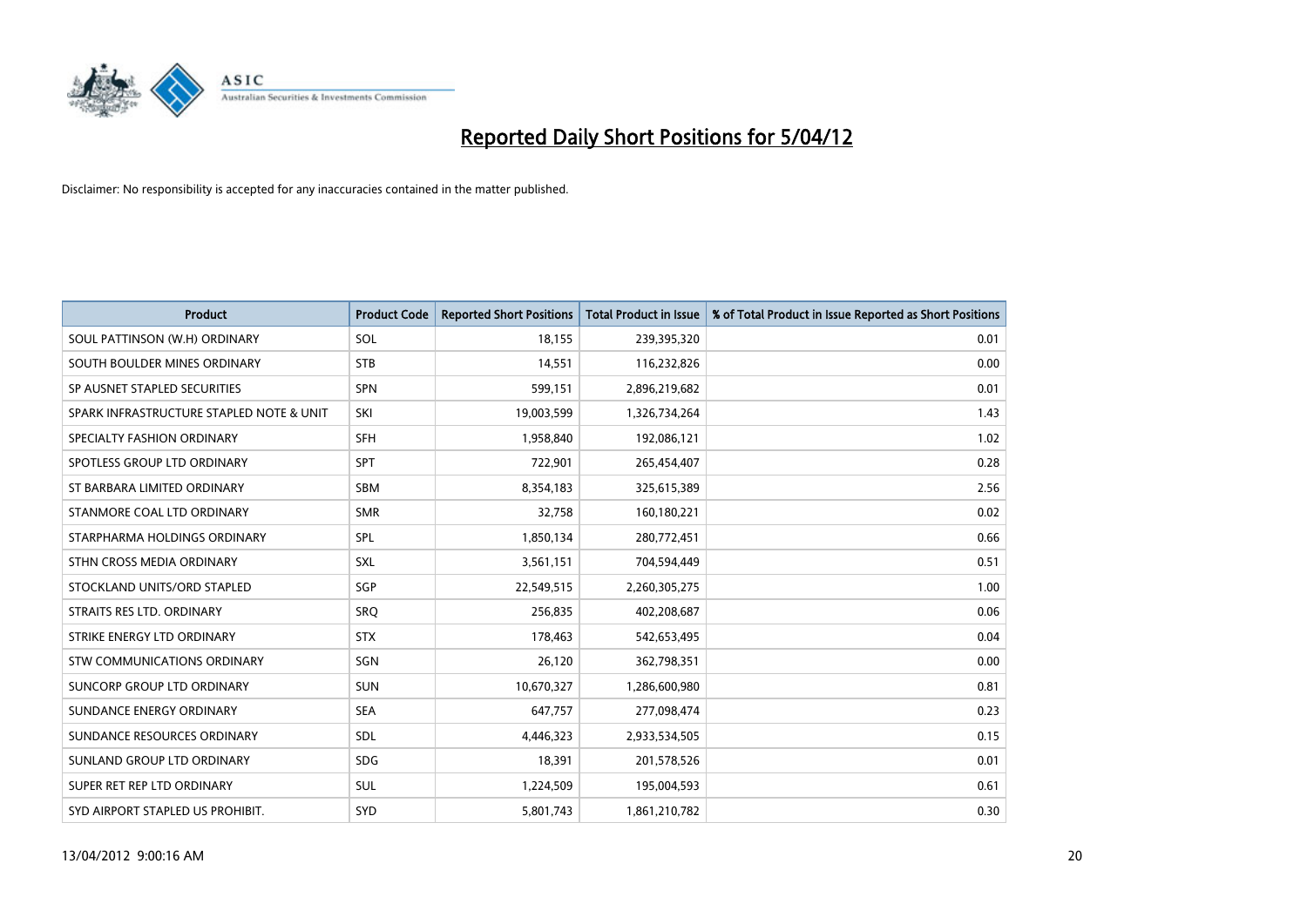

| <b>Product</b>                     | <b>Product Code</b> | <b>Reported Short Positions</b> | <b>Total Product in Issue</b> | % of Total Product in Issue Reported as Short Positions |
|------------------------------------|---------------------|---------------------------------|-------------------------------|---------------------------------------------------------|
| TABCORP HOLDINGS LTD ORDINARY      | <b>TAH</b>          | 3,746,442                       | 730,113,969                   | 0.51                                                    |
| TANAMI GOLD NL ORDINARY            | <b>TAM</b>          | 182,325                         | 261,132,677                   | 0.07                                                    |
| TAP OIL LIMITED ORDINARY           | <b>TAP</b>          | 3,018,381                       | 241,295,311                   | 1.24                                                    |
| TASSAL GROUP LIMITED ORDINARY      | <b>TGR</b>          | 16,185                          | 146,304,404                   | 0.00                                                    |
| <b>TATTS GROUP LTD ORDINARY</b>    | <b>TTS</b>          | 14,744,408                      | 1,340,770,798                 | 1.08                                                    |
| <b>TECHNOLOGY ONE ORDINARY</b>     | <b>TNE</b>          | 494                             | 304,910,455                   | 0.00                                                    |
| TELECOM CORPORATION ORDINARY       | <b>TEL</b>          | 8,221,407                       | 1,925,427,596                 | 0.43                                                    |
| TELSTRA CORPORATION, ORDINARY      | <b>TLS</b>          | 33,095,511                      | 12,443,074,357                | 0.24                                                    |
| TEN NETWORK HOLDINGS ORDINARY      | <b>TEN</b>          | 60,360,974                      | 1,045,236,720                 | 5.77                                                    |
| TERANGA GOLD CORP CDI 1:1          | <b>TGZ</b>          | 259,960                         | 155,865,666                   | 0.16                                                    |
| TEXON PETROLEUM LTD ORDINARY       | <b>TXN</b>          | 22,922                          | 242,539,848                   | 0.01                                                    |
| TFS CORPORATION LTD ORDINARY       | <b>TFC</b>          | 57,942                          | 279,621,829                   | 0.02                                                    |
| THAKRAL HOLDINGS GRP ORDINARY/UNIT | <b>THG</b>          | $\overline{2}$                  | 585,365,014                   | 0.00                                                    |
| THE REJECT SHOP ORDINARY           | <b>TRS</b>          | 1,528,893                       | 26,071,170                    | 5.86                                                    |
| THINKSMART LIMITED ORDINARY        | <b>TSM</b>          | 195,000                         | 156,005,431                   | 0.12                                                    |
| THORN GROUP LIMITED ORDINARY       | <b>TGA</b>          | 201,425                         | 146,374,703                   | 0.14                                                    |
| TIGER RESOURCES ORDINARY           | TGS                 | 2,270,860                       | 673,470,269                   | 0.31                                                    |
| <b>TISHMAN SPEYER UNITS</b>        | <b>TSO</b>          | 79,100                          | 338,440,904                   | 0.02                                                    |
| TOLL HOLDINGS LTD ORDINARY         | <b>TOL</b>          | 24,243,816                      | 717,133,875                   | 3.36                                                    |
| <b>TOX FREE SOLUTIONS ORDINARY</b> | <b>TOX</b>          | 23,906                          | 114,668,108                   | 0.02                                                    |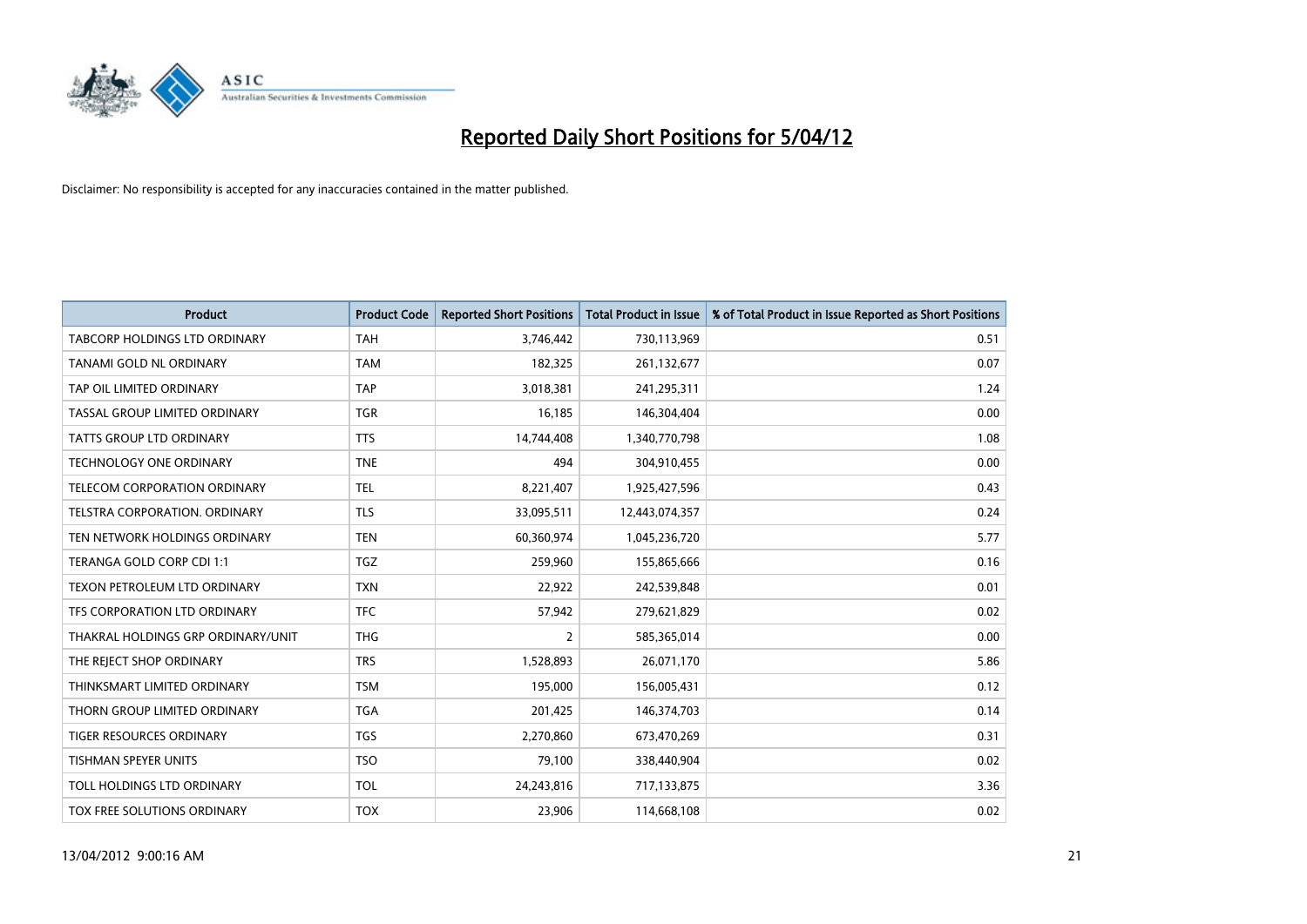

| <b>Product</b>                         | <b>Product Code</b> | <b>Reported Short Positions</b> | <b>Total Product in Issue</b> | % of Total Product in Issue Reported as Short Positions |
|----------------------------------------|---------------------|---------------------------------|-------------------------------|---------------------------------------------------------|
| TPG TELECOM LIMITED ORDINARY           | <b>TPM</b>          | 2,398,548                       | 793,808,141                   | 0.31                                                    |
| TRADE ME GROUP ORDINARY                | <b>TME</b>          | 11,055                          | 395,745,510                   | 0.00                                                    |
| <b>TRANSFIELD SERVICES ORDINARY</b>    | <b>TSE</b>          | 3,378,683                       | 535,175,076                   | 0.62                                                    |
| TRANSPACIFIC INDUST. ORDINARY          | <b>TPI</b>          | 3,555,352                       | 1,578,209,025                 | 0.22                                                    |
| TRANSURBAN GROUP TRIPLE STAPLED SEC.   | <b>TCL</b>          | 4,537,266                       | 1,458,321,112                 | 0.29                                                    |
| TREASURY WINE ESTATE ORDINARY          | <b>TWE</b>          | 14,345,308                      | 647,227,144                   | 2.20                                                    |
| TROY RESOURCES LTD ORDINARY            | <b>TRY</b>          | 431,405                         | 89,091,649                    | 0.47                                                    |
| UGL LIMITED ORDINARY                   | UGL                 | 5,653,101                       | 166,315,038                   | 3.41                                                    |
| UNILIFE CORPORATION CDI 6:1            | <b>UNS</b>          | 24,981                          | 263,797,950                   | 0.00                                                    |
| UXC LIMITED ORDINARY                   | <b>UXC</b>          | 533,191                         | 305,034,291                   | 0.17                                                    |
| VENTURE MINERALS ORDINARY              | <b>VMS</b>          | 246,222                         | 232,468,592                   | 0.10                                                    |
| <b>VIRGIN AUS HLDG LTD ORDINARY</b>    | <b>VAH</b>          | 3,670,271                       | 2,210,197,600                 | 0.16                                                    |
| VITERRA INC CDI 1:1                    | <b>VTA</b>          | 10                              | 68,629,939                    | 0.00                                                    |
| <b>WATPAC LIMITED ORDINARY</b>         | <b>WTP</b>          | 24,753                          | 184,332,526                   | 0.00                                                    |
| <b>WDS LIMITED ORDINARY</b>            | <b>WDS</b>          | $\overline{7}$                  | 144,740,614                   | 0.00                                                    |
| WEBJET LIMITED ORDINARY                | <b>WEB</b>          | 6,924                           | 72,584,641                    | 0.01                                                    |
| WESFARMERS LIMITED ORDINARY            | <b>WES</b>          | 32,454,449                      | 1,006,488,115                 | 3.21                                                    |
| WESFARMERS LIMITED PARTIALLY PROTECTED | <b>WESN</b>         | 1,742,074                       | 150,584,047                   | 1.15                                                    |
| WESTERN AREAS NL ORDINARY              | <b>WSA</b>          | 6,075,868                       | 179,735,899                   | 3.36                                                    |
| WESTFIELD GROUP ORD/UNIT STAPLED SEC   | <b>WDC</b>          | 16,575,022                      | 2,308,988,539                 | 0.69                                                    |